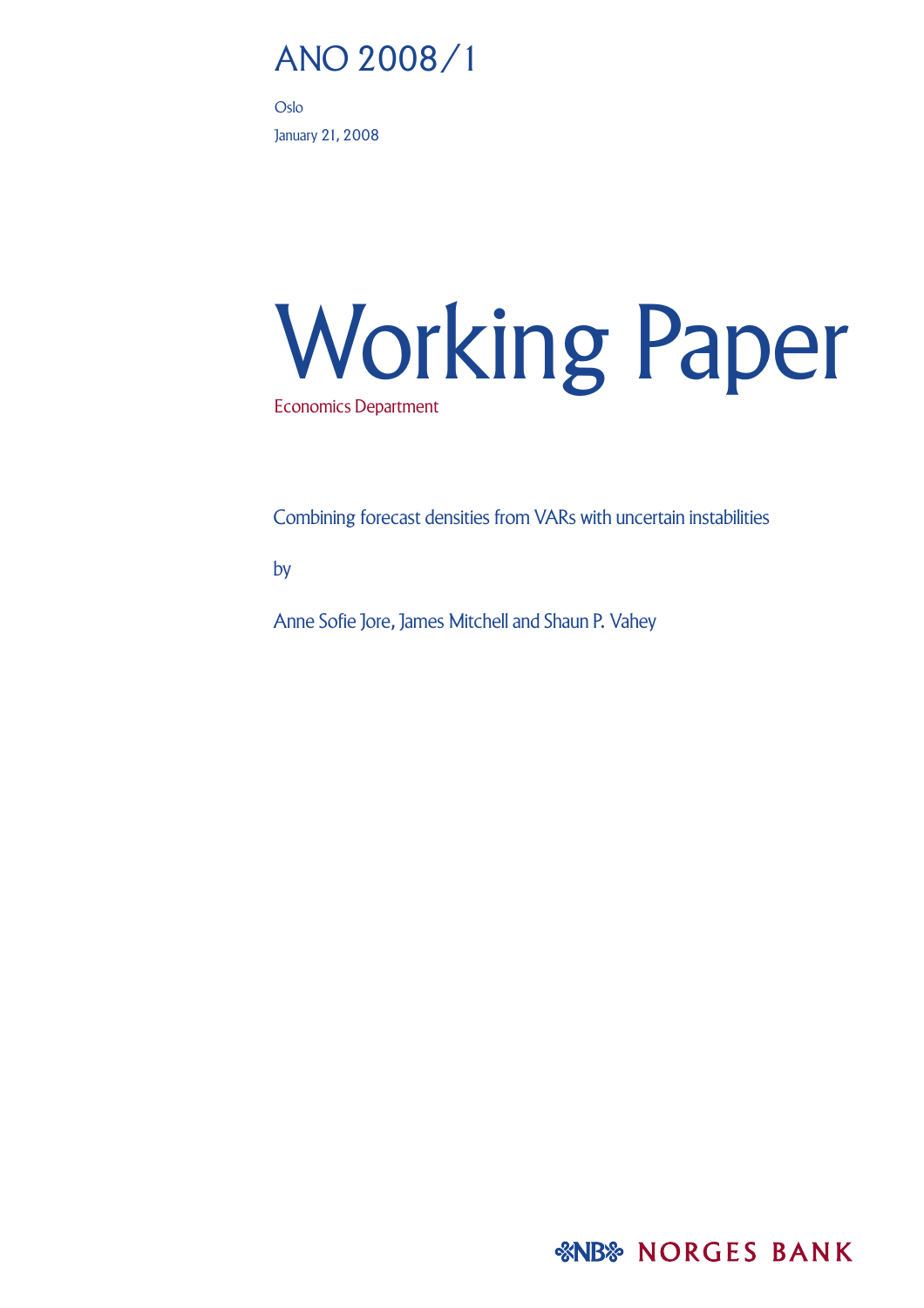Working papers fra Norges Bank kan bestilles over e-post: tjenestetorget@norges-bank.no eller ved henvendelse til: Norges Bank, Abonnementsservice Postboks 1179 Sentrum 0107 Oslo Telefon 22 31 63 83, Telefaks 22 41 31 05

Fra 1999 og senere er publikasjonene tilgjengelige som pdf-filer på www.norges-bank.no, under "Publikasjoner".

Working papers inneholder forskningsarbeider og utredninger som vanligvis ikke har fått sin endelige form. Hensikten er blant annet at forfatteren kan motta kommentarer fra kolleger og andre interesserte.

Synspunkter og konklusjoner i arbeidene står for forfatternes regning.

*Working papers from Norges Bank can be ordered by e-mail: tjenestetorget@norges-bank.no or from Norges Bank, Subscription service, P.O.Box. 1179 Sentrum N-0107Oslo, Norway. Tel. +47 22 31 63 83, Fax. +47 22 41 31 05*

*Working papers from 1999 onwards are available as pdf-files on the bank's web site: www.norges-bank.no, under "Publications".*

*Norges Bank's working papers present research projects and reports (not usually in their final form) and are intended inter alia to enable the author to benefit from the comments of colleagues and other interested parties.*

*Views and conclusions expressed in working papers are the responsibility of the authors alone.*

ISSN 0801-2504 (printed) 1502-8143 (online)

ISBN 978-82-7553-419-2 (printed), 978-82-7553-420-8 (online)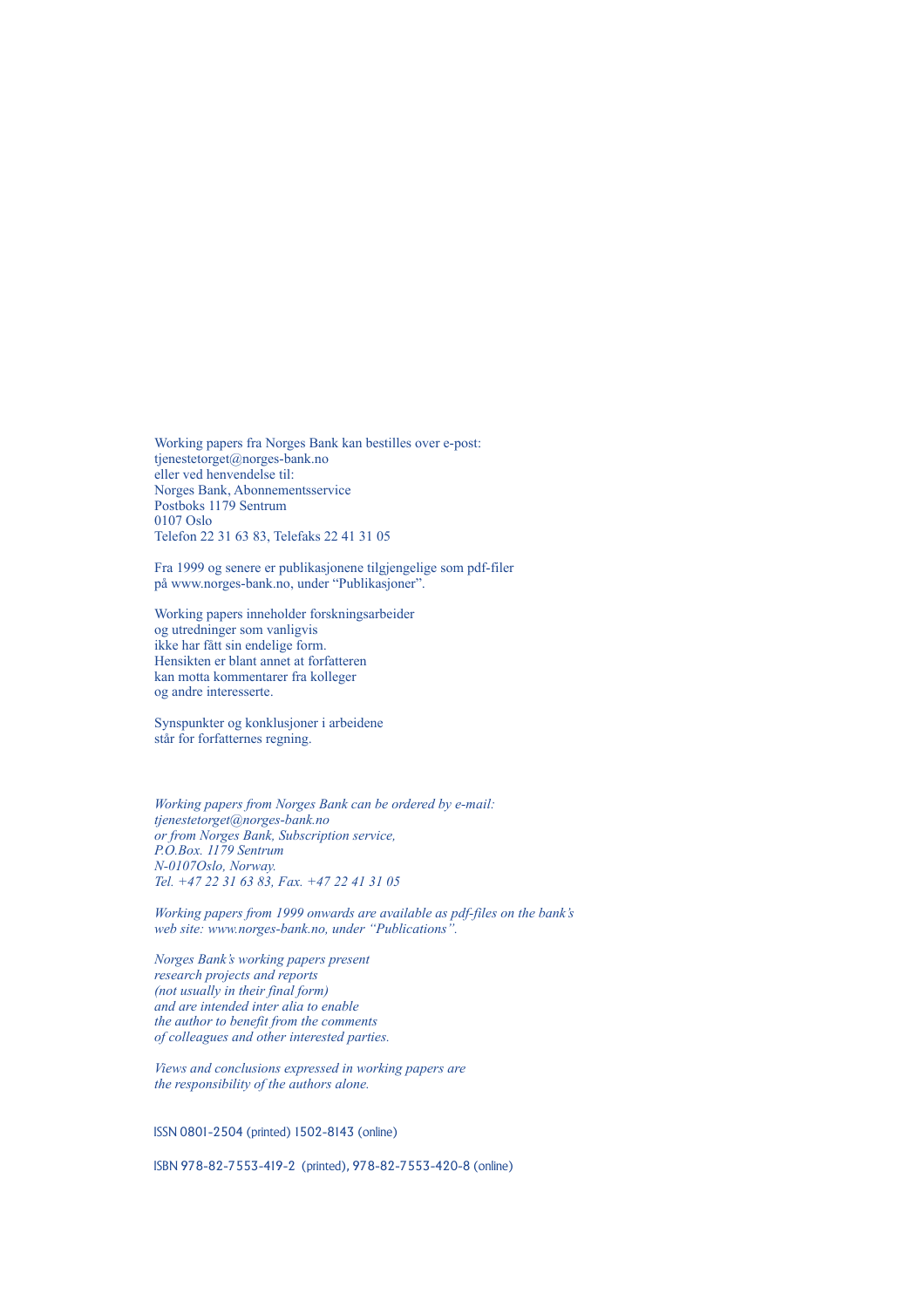# Combining Forecast Densities from VARs with Uncertain Instabilities<sup>∗</sup>

Anne Sofie Jore (Norges Bank)

James Mitchell (NIESR)

Shaun P. Vahey (Norges Bank and RBNZ)

January 21, 2008

#### Abstract

Clark and McCracken (2008) argue that combining real-time point forecasts from VARs of output, prices and interest rates improves point forecast accuracy in the presence of uncertain model instabilities. In this paper, we generalize their approach to consider forecast density combinations and evaluations. Whereas Clark and Mc-Cracken (2008) show that the point forecast errors from particular equal-weight pairwise averages are typically comparable or better than benchmark univariate time series models, we show that neither approach produces accurate real-time forecast densities for recent US data. If greater weight is given to models that allow for the shifts in volatilities associated with the Great Moderation, predictive density accuracy improves substantially.

Keywords: Density forecasts; Uncertainty; Combining forecasts; Evaluating forecasts; VAR models

JEL codes: C32; C53; E37

<span id="page-2-0"></span><sup>∗</sup>Address for correspondence: James Mitchell, National Institute of Economic and Social Research, 2 Dean Trench Street, Smith Square, London, SW1P 3HE, U.K. Tel: +44 (0) 207 654 1926. Fax: +44 (0) 207 654 1900. E-Mail: j.mitchell@niesr.ac.uk. We thank Todd Clark and Michael McCracken for providing the data used in this study. We benefitted greatly from comments by Todd Clark, Jim Nason, Valentyn Panchenko, Christie Smith and Simon van Norden. We are also indebted to seminar participants at Norges Bank Nowcasting Workshop 2007, the CIRANO Data Revisions Workshop 2007 and the RBA "Monetary Policy in Open Economies" Workshop 2007. The views in this paper represent those of the authors and are not those of the Reserve Bank of New Zealand or Norges Bank.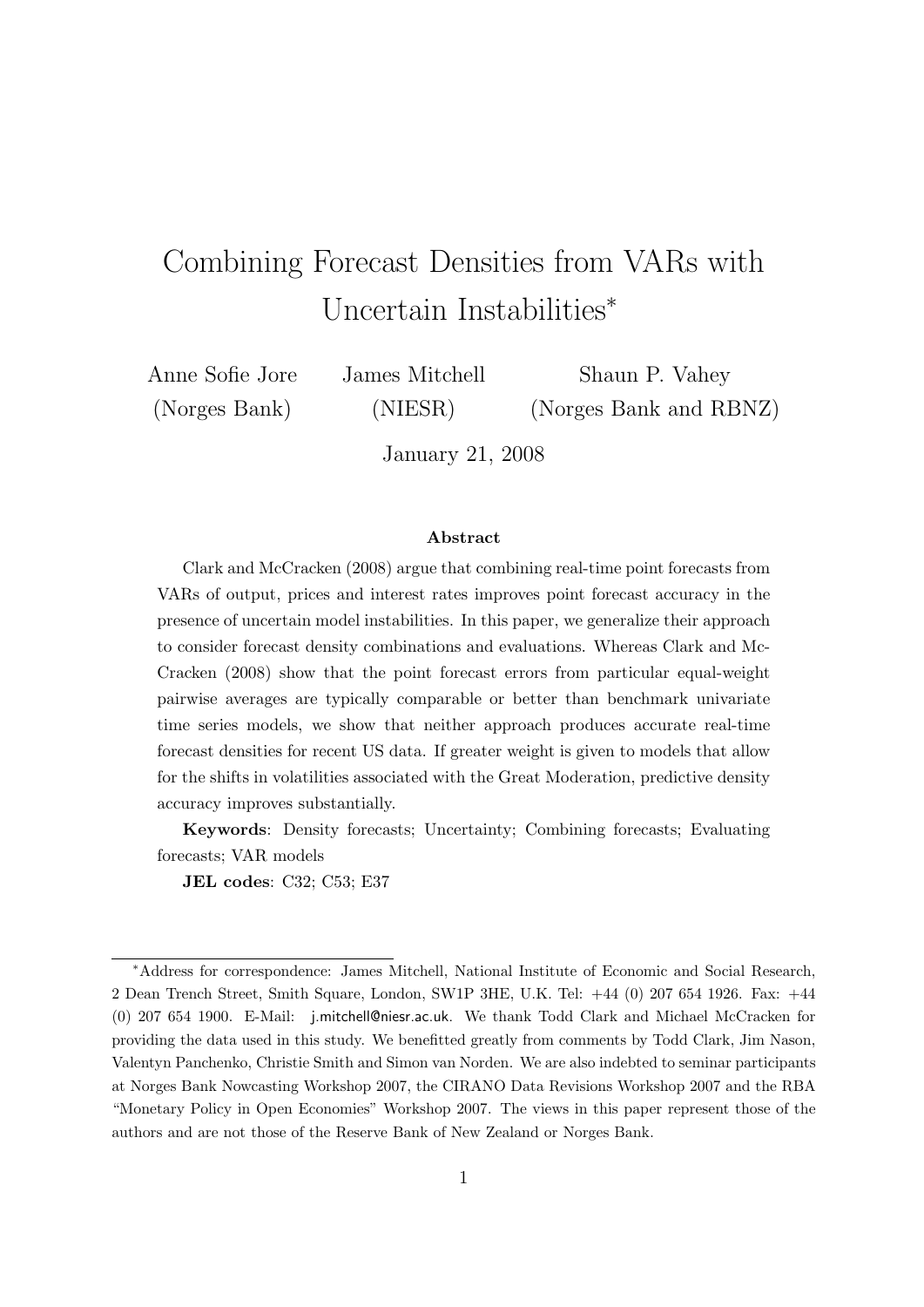## 1 Introduction

Clark & McCracken (2008) [CM, 2008] find that forecast combination improves the Root Mean Squared forecast Error (RMSE) of Vector Autoregressions (VARs) in the presence of unknown structural changes, referred to as "uncertain instabilities". They endorse two forecast selection strategies. In the first, the forecasts from two models are weighted equally, which we refer to as pairwise equal weights (PEW). The second strategy involves averaging the forecasts from all the VARs considered, which we term equal weights (EW). The finding that these combinations help is reassuring to forecasters and decision makers concerned with quadratic loss. In this special case, uncertain instabilities in VARs can (in general) be circumvented by simply attaching an equal weight to each forecast.

For more general but unknown loss functions, the effectiveness of simple averages for VARs in the presence of unknown structural changes has not been studied previously. This is surprising given the plausibility of asymmetric loss functions where the range of uncertainty matters; see Granger & Pesaran (2000). For example, the Federal Reserve may not care equally about inflation above and below the zero bound, but of course the exact loss function of the monetary policymaker is unknown.

In this paper, we generalize the analysis of CM (2008) to study the forecast densities produced by averaging. As discussed by Timmermann (2006), the literature on averaging densities has produced a number of feasible alternatives, with no consensus on the "best" approach. In keeping with the simple pairwise convex mix of point forecasts considered by CM (2008), we consider the analogous convex combinations of probability forecasts known as the "linear opinion pool"; see Timmermann (2006) (p.177). We evaluate the resulting forecast densities by three methods. First, by testing whether the probability integral transforms of the forecast density with respect to the realization of the variable are uniform and, via a transformation, normal (e.g., Diebold et al. (1998)). Second, by using the logarithmic score (e.g., Gneiting & Raftery  $(2007)$ , Hall & Mitchell  $(2007)$  and Amisano & Giacomini (2007)). And finally by considering the probabilities of tail events or economic events of interest, such as a (one period) recession. Corradi & Swanson (2006) review methods for predictive density evaluation.

To facilitate comparisons with CM (2008), we use the same real-time data and estimate their preferred VAR models (and combinations) in output, prices and the short-term interest rate. The models include a wide range of VARs and ARs, including the full sample and their respective rolling window variants considered by CM (2008).

In contrast to CM (2008), we find a substantial difference between the accuracy of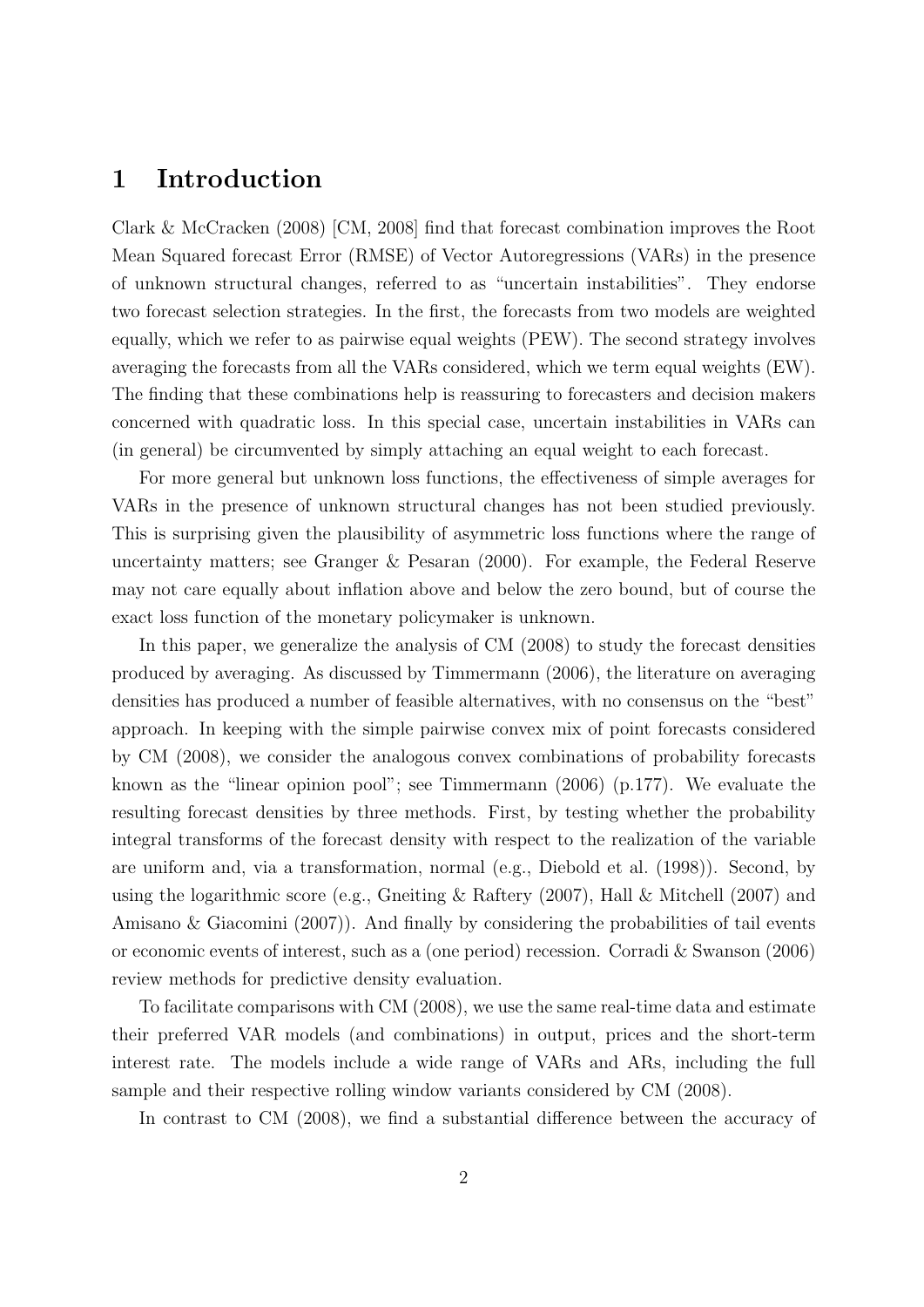simple averaging before, and after, the US Great Moderation. In the 1985-2005 period, the PEW forecast density combinations favored by CM (2008) rank very badly. The univariate benchmark models are roughly as accurate as the simple pairwise combinations for all evaluation periods. The strategy of equally weighting all models considered, EW, is more successful. But it is often dominated by the strategy of time varying recursive weights, RW, proportional to the logarithmic score.

The following figure illustrates how PEW density combinations can produce inaccurate forecast densities in the presence of the shifting volatilities exhibited in the US sample data. The top left-hand panel of Figure 1 plots the 1-step ahead out-of-sample forecast mean for output growth from two models favored by CM (2008). The first is an order 4 VAR (using detrended inflation), the second is an autoregressive model with two lags. The top right-hand panel illustrates the modest benefits of the PEW strategy for point forecasts. Neither individual model performs particularly well, exhibiting substantial forecast failure at times.

The bottom panel of the figure shows the corresponding plots for the 1-step ahead probability that output growth is less than zero percent. The bottom left-hand panel shows that both models suggest implausibly high probabilities of this event. Output growth very rarely drops below this threshold in our sample—only once in the last 10 years of the sample—as noted by Potter (2007). The bottom right-hand panel reveals that the pairwise equally-weighted (PEW) forecast density gives a poor indication of the probability of this particular event, indicating a 10 to 20 percent probability of a (one period) recession for most of the last 10 years. Broadening the model space to take a convex combination across all the models considered, with weights based on the recursive logarithmic score, produces more accurate probabilities. The RW forecasts achieve this improved performance by giving greater weight to models that allow for the shifts in volatilities associated with the Great Moderation.

The rest of this paper provides more formal evidence that equally weighted combinations provide poor density forecasts for US real-time data spanning the Great Moderation. We consider a wide range of models, together with many combinations of their forecast densities. Furthermore, we evaluate the densities, rather than the conditional means (as in CM, 2008), and the probability of large losses (along the lines of the above output growth example).

The remainder of this paper is structured as follows. In Section 2 we describe our methods for forecast density combination. In Section 3, we outline briefly the data set used in both this paper and CM (2008). In Section 4, we present the results, and in the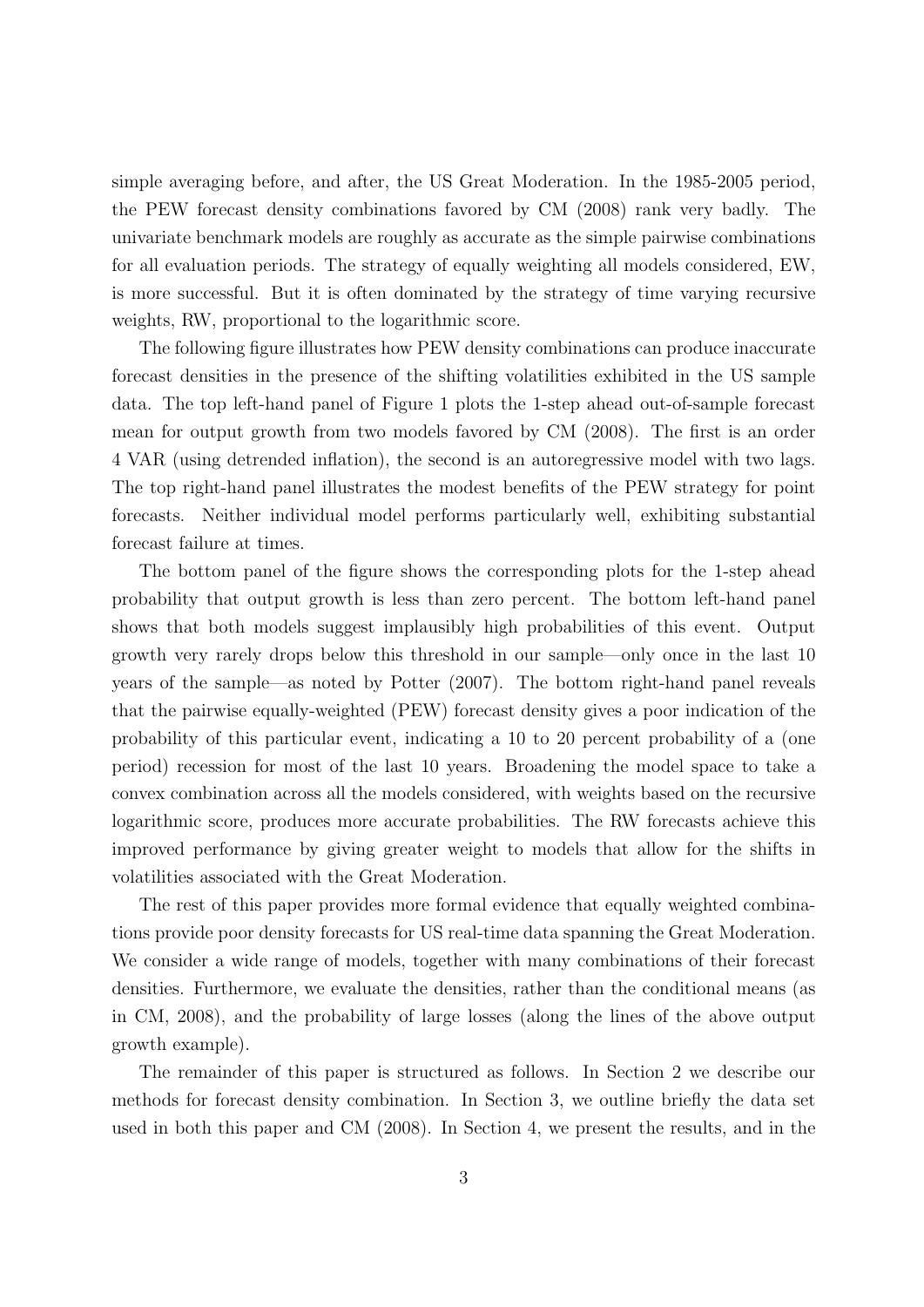final section, we discuss the scope for future research in this area.

# 2 Methods for density combination and evaluation

We begin by describing the density combination methods used in this study. The highranking PEW and EW combinations used by CM (2008) can be obtained as special cases by taking the means of the individual densities. Table 1 summarizes the complete set of model types.

#### 2.1 Forecast density combination

To formalize density combination in a way that extends the pairwise convex mix of point forecasts utilized by CM (2008), we adopt the linear opinion pool approach described by Timmermann (2006), (p.177), and the references described therein. Given  $i = 1, \ldots, N$ VAR and AR models, the combined densities are defined by the convex combination (linear opinion pool):

$$
p(y_{\tau,h}) = \sum_{i=1}^{N} w_{i,\tau,h} g(y_{\tau,h} | I_{i,\tau}), \qquad \tau = \underline{\tau}, \ldots, \overline{\tau},
$$
 (1)

<span id="page-5-0"></span>where  $g(y_{\tau,h} | I_{i,\tau})$  are the h-step ahead forecast densities from individual model i,  $i =$  $1, \ldots, N$  of a variable  $y_{\tau}$ , conditional on the information set  $I_{\tau}$ . The publication delay in the production of real-time data ensures that this information set contains macroeconomic variables dated  $\tau - 1$  and earlier. Each individual model is used to produce h-step ahead forecasts via the direct approach; see the discussion by Marcellino et al. (2003). Hence, the macro variables used to produce an h-step ahead forecast density for  $\tau$  are dated  $\tau - 1 - h$ . The set of non-negative weights,  $w_{i,\tau,h}$ , in this finite mixture sum to unity.<sup>[2](#page-2-0)</sup> Furthermore, the weights may change through the evaluation period  $\tau = \tau, \ldots, \overline{\tau}$ .

Since the VAR and AR models considered produce forecast densities that are normal, but with different means and variances, the combined density by Equation [\(1\)](#page-5-0) will be mixture normal—accommodating skewness and kurtosis. The method delivers a more

<sup>&</sup>lt;sup>1</sup>The linear opinion pool is sometimes justified by considering an expert combination problem. See for example, Morris (1974, 1977) and Winkler (1981), Lindley (1983) and McConway (1990). Wallis (2005) proposes the linear opinion pool as a tool to aggregate forecast densities from survey participants. Mitchell & Hall (2005) combine inflation density forecasts from different institutions.

<sup>2</sup>The restriction that each weight is positive might be relaxed; for discussion see Genest & Zidek (1986).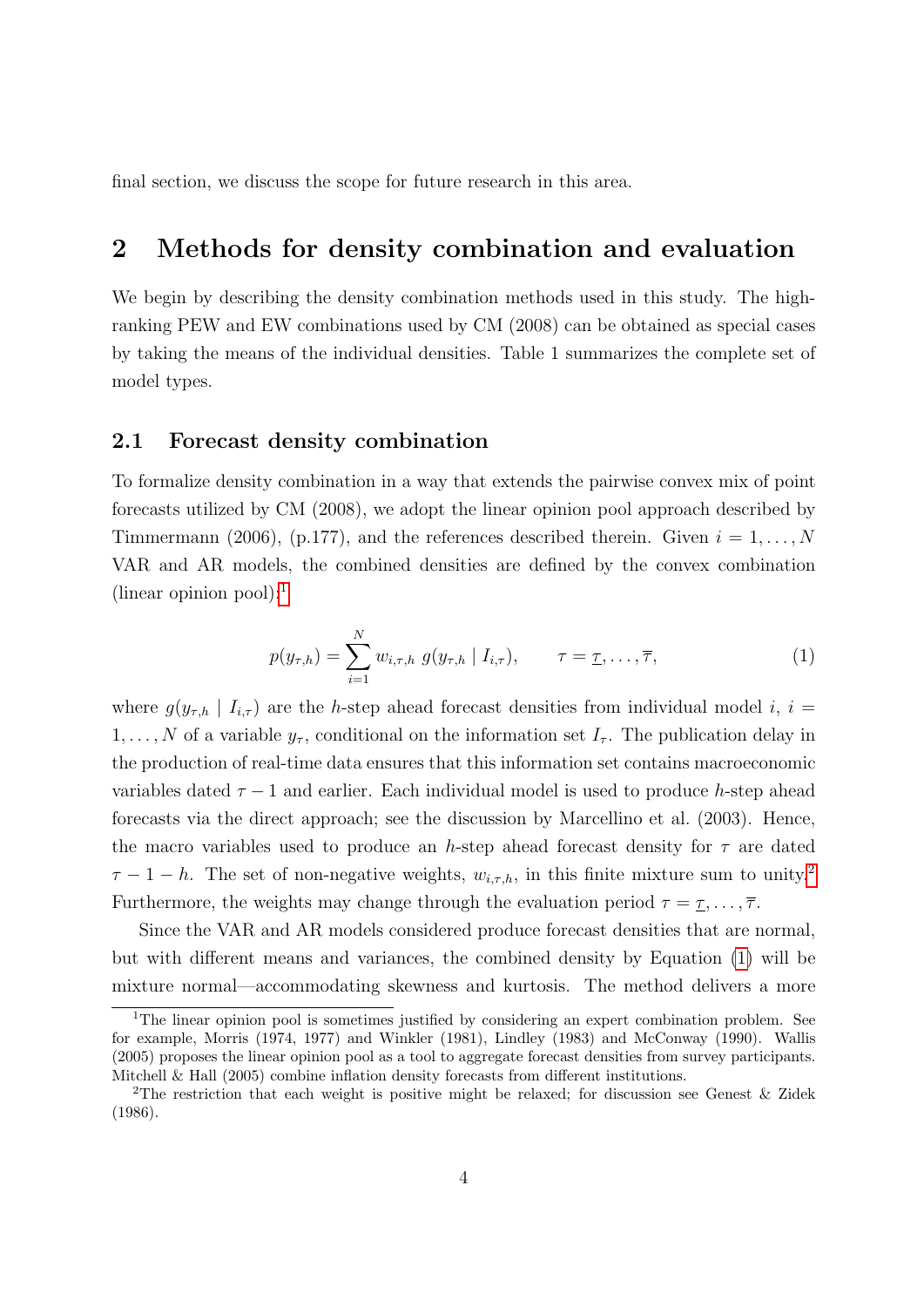flexible distribution than each of the individual densities from which it was derived.

We consider a number of different methods for constructing the weights,  $w_{i,\tau,h}$ .

#### 2.1.1 Recursive weights

We construct the weights based on the fit of the individual model forecast densities. Following Amisano & Giacomini (2007) and Hall & Mitchell (2007), we use the logarithmic score to measure density fit for each model through the evaluation period. The logarithmic scoring rule is intuitively appealing as it gives a high score to a density forecast that provides a high probability to the value  $y<sub>\tau</sub>$  that materializes. Specifically the weights for the h-step ahead densities take the form:

$$
w_{i,\tau,h} = \frac{\exp\left[\sum_{\tau-1}^{\tau-1-h} \ln g(y_{\tau,h} \mid I_{i,\tau})\right]}{\sum_{i=1}^{N} \exp\left[\sum_{\tau-10}^{\tau-1-h} \ln g(y_{\tau,h} \mid I_{i,\tau})\right]}, \qquad \tau = \underline{\tau}, \dots, \overline{\tau}
$$
(2)

where the  $\tau$  − 10 to  $\tau$  comprises the training period used to initialize the weights. Hall & Mitchell (2007) show that by maximizing the logarithmic score these weights minimize the Kullback-Leibler Information Criterion 'distance' between the combined density forecast and the true but unknown density.

From a Bayesian perspective, the forecast density averaging based on recursive logarithmic score weights, RW, has many similarities with an approximate predictive likelihood approach (see Raftery & Zheng (2003), and Eklund & Karlsson (2007)). Given our definition of density fit, the model densities are combined using Bayes rule with equal (prior) weight on each model—which a Bayesian would term non-informative priors. (Koop (2003) (chapter 11) and Geweke & Whiteman (2006) provide recent general discussions of Bayesian Model Averaging methods.) Andersson & Karlsson (2007) propose Bayesian predictive likelihood methods for forecast combination with Bayesian VARs but do not consider forecast density evaluation.

#### 2.1.2 Equal weights

The EW strategy suggested by CM (2008) attaches equal (prior) weight to each model with no updating of the weights through the recursive analysis:  $w_{i,\tau,h} = w_{i,h} = 1/N$ . Pairwise equal weight combinations, PEW, can be thought of as a truncation of the (prior) model space. We note, however, that it is difficult to justify *a priori* truncation. Put differently, a researcher would have faced considerable uncertainty about which pairs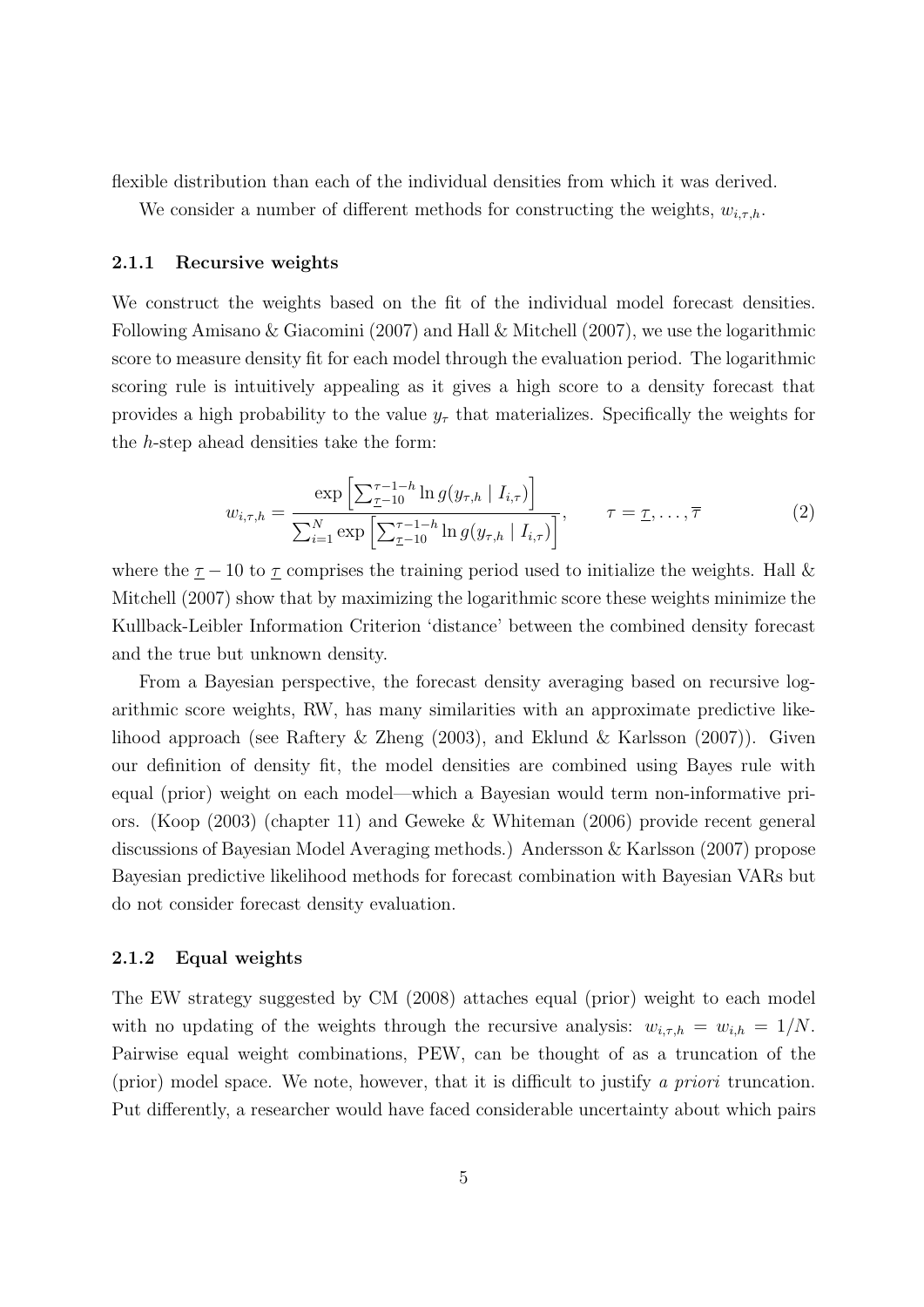of models to select according to the PEW strategy at the start of our evaluation period.

#### 2.2 Evaluation of forecast density combinations

In constructing the RW forecast densities, the model forecasts are evaluated using the logarithmic score for each recursion. We emphasize that in deriving the weights based on this measure of density fit, the many models are repeatedly evaluated using real-time data.[3](#page-2-0) By construction, the PEW and EW strategies are dominated by the RW approach using the logarithmic score. The forecast density evaluation carried out for each evaluation period in the recursive analysis provides the weights on each model, and by summing the weights, the weights attached to particular PEW combinations.

It is common in the density forecast evaluation literature to provide classical statistics suitable for a single model evaluation in a one shot test. We report *pits* statistics at the end of the evaluation period by using a number of methods. Diebold et al. (1998) have shown that the *pits* are uniform when the density forecast is optimal (well calibrated) and also i.i.d. for one step-ahead forecasts. When the *pits* are (i.i.d.) uniform the combined density forecast will be preferred irrespective of the loss function. In practice, forecast density evaluation by this method requires application of a test for uniformity (or normality, via the inverse normal cumulative density function transformation).

We evaluate the forecast densities from various strategies, such as RW, PEW and EW, using a number of *pits* statistics. These include the Likelihood Ratio (LR) test proposed by Berkowitz (2001) for which results are presented using a two degrees-offreedom variant (without a test for autocorrelation); see Clements (2004).[4](#page-2-0) We also follow Berkowitz (2001) and report a censored LR test which focuses on the 10% top and bottom tails. This is designed to detect forecast failure in the tails of the forecast density (see figure 1).<sup>[5](#page-2-0)</sup> Finally, we consider the Anderson-Darling  $(AD)$  test, a modification of the Kolmogorv-Smirnov test, intended to give more weight to the tails (and advocated by Noceti et al. (2003)). Given our limited number of macroeconomic observations, the LR test is probably a better guide than using nonparametric tests.

<sup>3</sup>Clark & McCracken (2007) discuss tests of mean squared forecast error performance with real-time data.

<sup>4</sup>Results are similar when the three degrees-of-freedom test is employed.

<sup>5</sup>Diks et al. (2007) discuss the use of censored LR tests for comparing density forecasts from alternative models.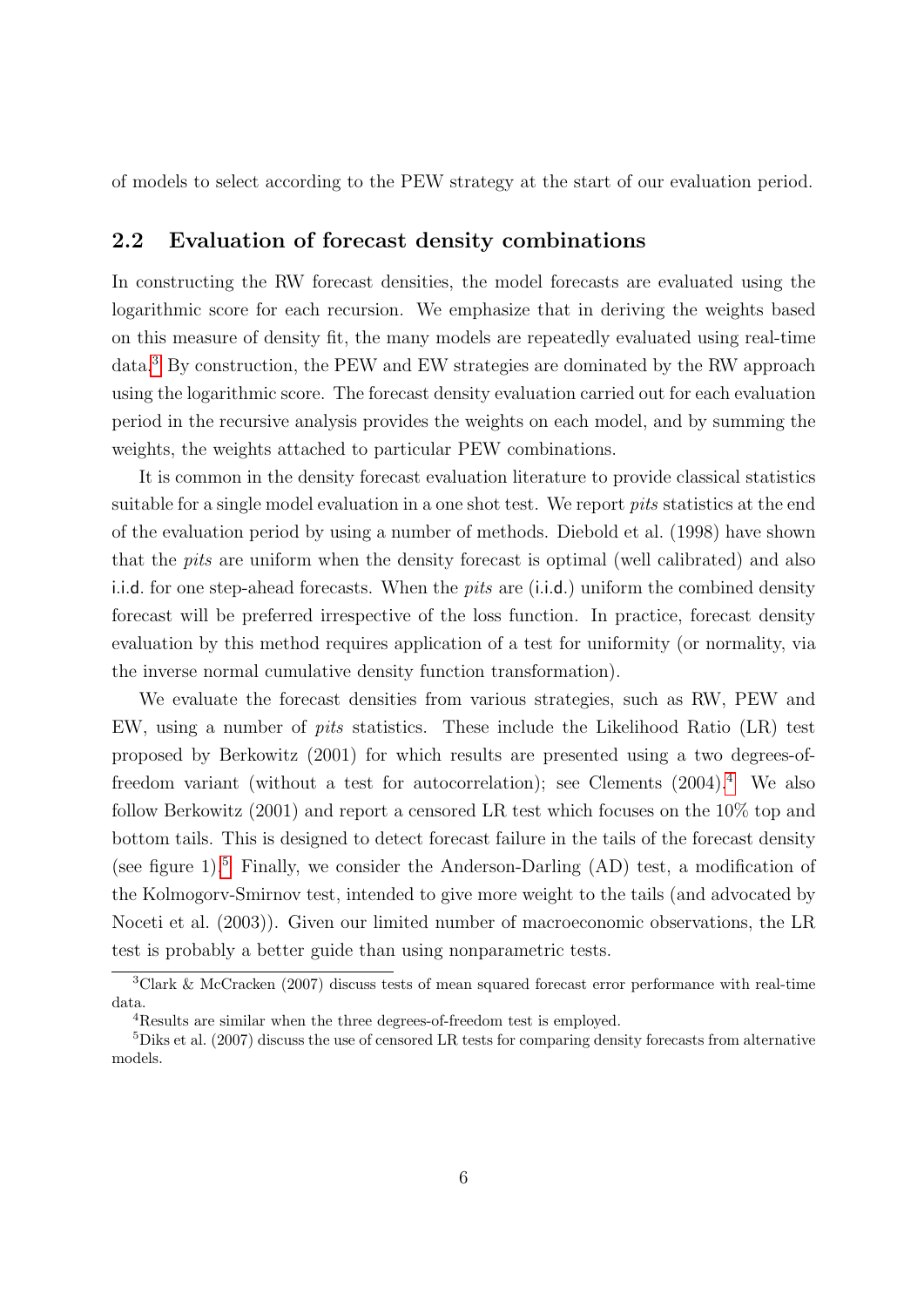### 3 The US data

To facilitate comparisons with CM (2008), we use the same real-time US data set and, like them, estimate VAR models in output, inflation and the short-term interest rate. That is, we use the same economic variables, and their respective measures.

The raw data for GDP (in practice, GNP for some vintages) are taken from the Federal Reserve Bank of Philadelphia's Real-Time Data Set for Macroeconomists. This is a collection of vintages of National Income and Production Accounts; each vintage reflects the information available around the middle of the respective quarter. Croushore & Stark (2001) provide a description of the database. Although CM (2008) consider two measures of the output gap and output growth, to save space we simply report results for the output growth case. (Results for the other two definitions, which are qualitatively very similar to those reported here, can be obtained from the authors on request.)

The short term interest rate is a T-bill rate taken from the Board of Governor's FAME database. For inflation, we report results using a GDP deflator series, which unlike the T-bill commonly suffers from revisions. (Additional results using an alternative measure of inflation derived from the CPI (Bureau of Labor Statistics, 1967 base year), seasonally adjusted using an X-11 filter by CM (2008), can be provided on request.)

For completeness, the set of models comprising the 68 VARs and ARs are listed in Table 1.<sup>[6](#page-2-0)</sup> The models include ARs, VARs, first differenced VARs (DVARs), de-trended VARs (using an exponential smoother) and bivariate VARs always including the variable of interest (i.e. restricted trivariate VARs). Both full-sample and rolling sample ARs and VARs are estimated. The rolling models are estimated over the last  $x$  quarters only. Following CM (2008) we set  $x = 40$  for the ARs and  $x = 60$  for the VARs. We consider lag lengths of one to four, as well as recursively selecting the lag length using the Schwarz Bayesian Information Criterion (BIC); see Schwarz (1978) for details.[7](#page-2-0) The density forecasts from each model are assumed Gaussian, with conditional mean centered on the recursively computed point forecast and the conditional variance equal to the approximate mean squared error of the forecast with parameter uncertainty (see Lutkepohl (1991), p. 87, eq. 3.5.9).

The start dates for the GDP observations vary by vintage, dictated by data availability in the FRB Philadelphia Real-time database. Like CM (2008, p4), we use 1955Q1 as the

<sup>6</sup>We focus on the VARs and ARs preferred by CM (2008) but do not consider their BVAR and factor models which typically rank poorly in their forecasts evaluations.

<sup>7</sup>CM (2008) also report results for the Akaike Information Criterion. The ranking of the models is very similar to BIC and can be obtained from the authors on request.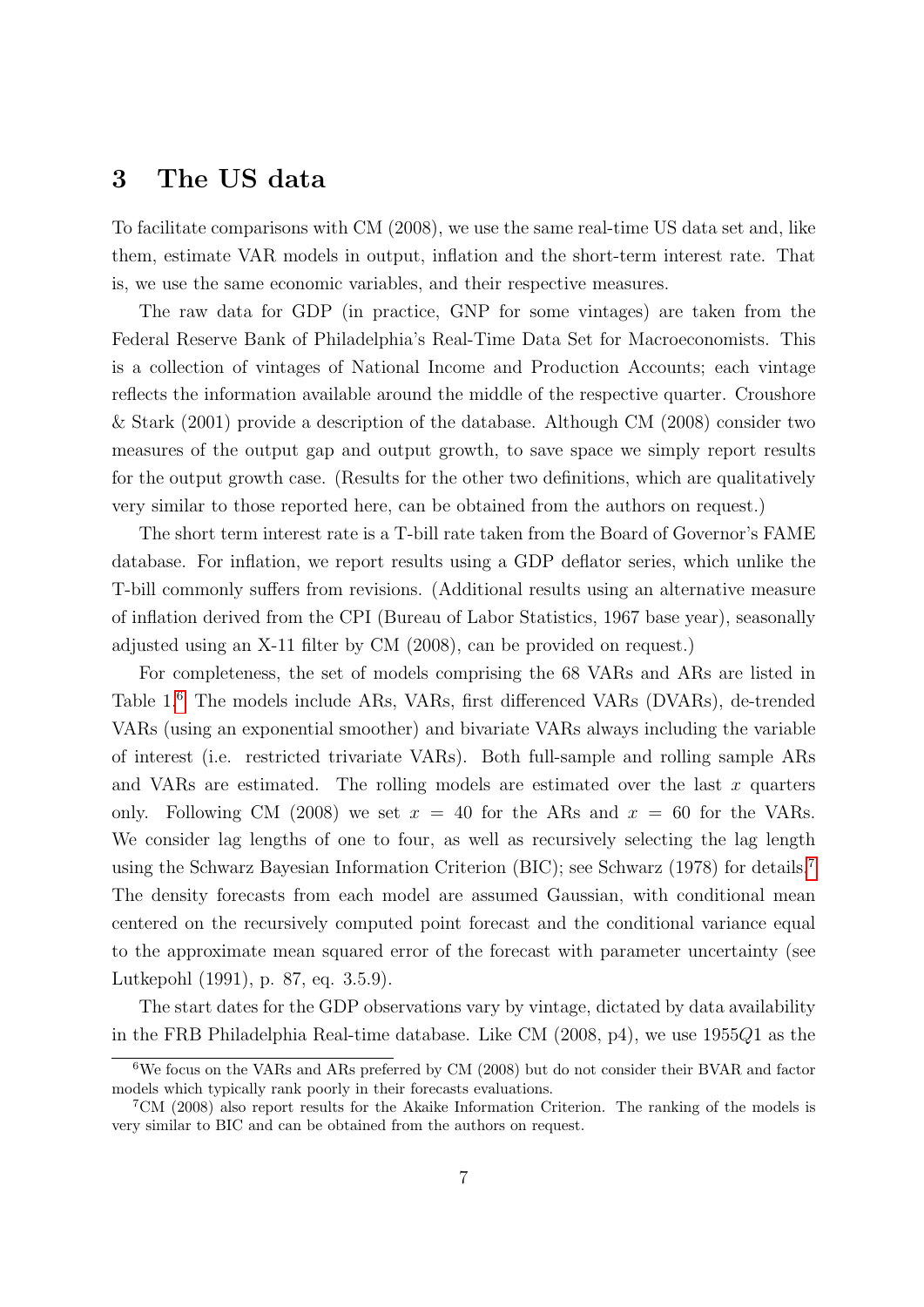first observation for parameter estimation of the models, or failing that, the first quarter available (allowing for five quarters for differencing and lags). So each model forecast is based on a sample,  $t = t_{0,i_{\tau}}, \ldots, \tau-1$  to estimate the parameters of interest, where the start date,  $t_{0,i_{\tau}}$ , can vary by the model, and for rolling sample models, by recursion. Each individual model produces forecast densities based on the sequence of data vintages starting in 1965Q4 and ending in 2005Q4.

To match the approach taken by CM (2008), we break our evaluation period,  $\tau =$  $\underline{\tau}, \ldots, \overline{\tau}$  into two subperiods: with  $\tau$  from 1970Q1 to 1984Q4, and from 1985Q1 to 2005Q4.[8](#page-2-0) To implement density combination through the evaluation period requires an additional assumption about which measurement is to be forecast. CM (2008) use the second estimate as the "final" data to be forecast. For consistency, we report results for the same definition of "final" data for all forecast density combinations and evaluations. CM (2008) discuss the robustness of their results to other definitions of realized outturns; see also the discussion in Corradi et al. (2007). For our reported results, the delay in observing the outturn introduces an additional one period lag in the construction of the recursive density combination weights.

# 4 Results

We break our results into three components: the ranking of the model types (e.g. rolling and full sample variants); forecast density evaluations of the pairwise equal weight combinations, PEW, and benchmark AR strategies found to work well for point forecasts by CM (2008); and summaries of forecast density accuracy for the recursively selected weights, RW, and equal weights, EW, strategies. In each case, we present results for the evaluation period split into two subperiods, 1970-1984 and 1985-2005, for horizons 1 (denoted  $h = 0$  since this is a current quarter forecast) and 5 (denoted  $h = 4$ ).<sup>[9](#page-2-0)</sup>

For each variable of interest, we present the weights on each model type at the end of each evaluation period in Table 2 for horizons  $h = 0$  and  $h = 4$ .<sup>[10](#page-2-0)</sup> Recall that these weights use second measurements as "final data" with density fit measured by the logarithmic

<sup>8</sup>CM (2008) present results for point forecast combinations based on a static "training period" window from 1965Q4 to 1969Q4. All our density combinations with recursive weights use an expanding window, starting in  $\underline{\tau}$  − 10.

<sup>&</sup>lt;sup>9</sup>The results for horizons  $h = 1, ..., 8$  are qualitatively similar and can be obtained from the authors on request.

 $10$ Note that like CM (2008), we analyze the forecast for each variable individually, not jointly. We plan to explore variable dependence in subsequent work.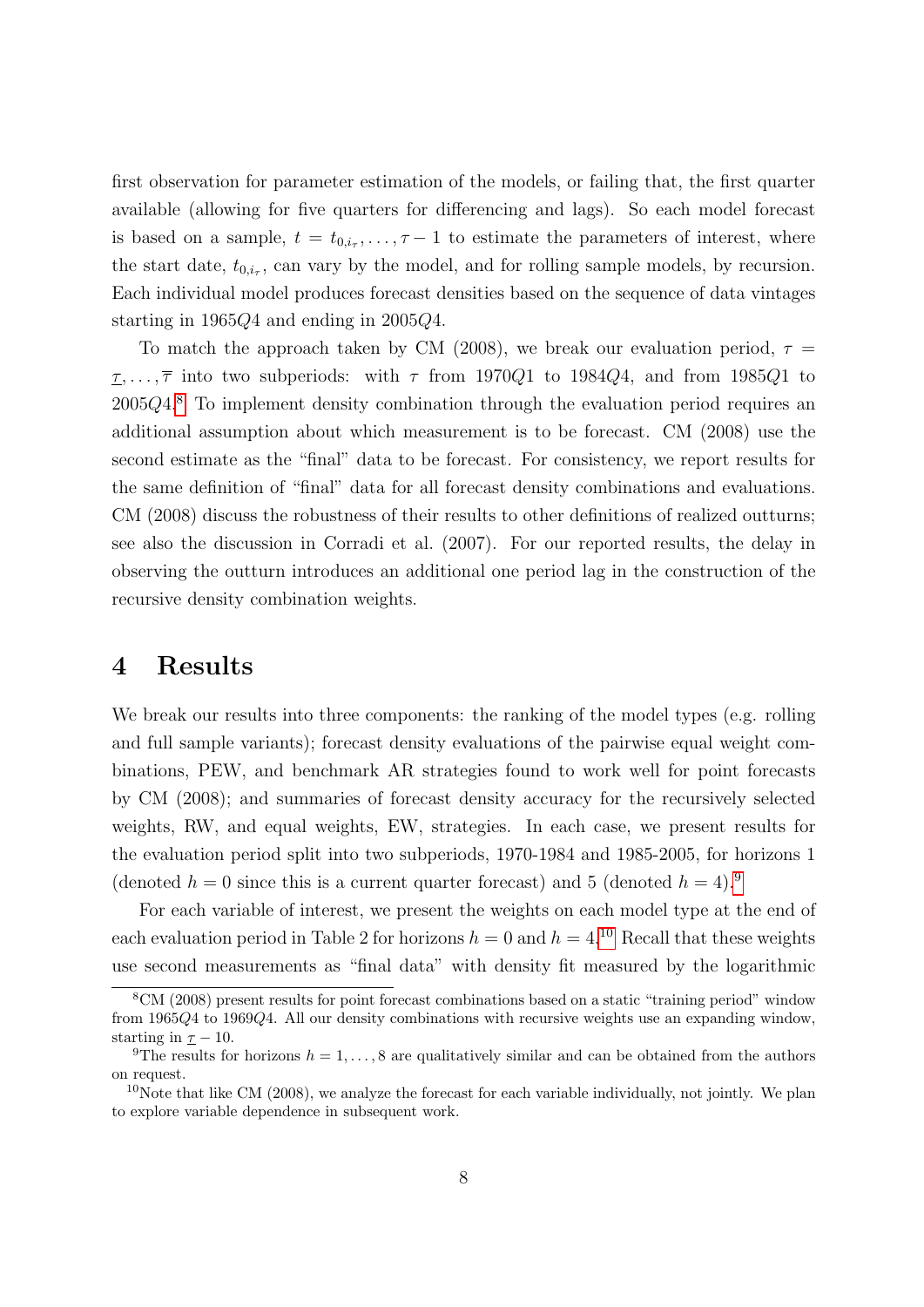score. Looking first at the 1985-2005 period for GDP growth, the highest weighted models are rolling window variants. For every model type, the rolling version receives greater weight than the full sample equivalent. For example, for the VAR models at horizon  $h = 1$ , the rolling weight is approximately 25 percent and the full sample weight is zero. For the DVARs the respective numbers are six percent and zero. However, in the earlier 1970-1984 period, rolling window variants fare less well for GDP growth. The longer horizon,  $h = 4$ , results for GDP growth display a similar pattern across the two evaluation periods, with the rolling models receiving greater weight in the second evaluation period, but not the first.

A second striking feature of the GDP growth results is that the benchmark full sample AR class of models rarely receive substantial weight. Regardless of the evaluation period, this class typically receives a zero weight. The only exception is the 7.2 percent weight for the ARs in the 1970-1984 evaluation at horizon  $h = 4$ .

For inflation and interest rates, the patterns are similar to GDP growth for the later evaluation period, but the rolling models also receive large weights in the earlier 1970-1984 period. In general, the weights at the longer horizon are more concentrated than in the GDP growth case, with the predominant models typically rolling.

To shed further light on the generally poor performance of the full sample AR benchmarks, Figure 2 plots the recursively selected weights through the 1985-2005 evaluation period for the AR(2) benchmark, found by CM (2008) to produce competitive point forecasts. We also plot the detrended VAR(4) model recursive weights. Recall that these two models make up CM's preferred PEW combination. The recursively computed forecast density weights typically exhibit very little time variation (a notable exception is interest rates before 1995). The general picture is one of declining weights as the evaluation period progresses: all the weights are negligible by 2005. The PEW combination of these two models also receives an approximately zero weight (the sum of the individual weights), as does the rolling equivalent (not shown). We note, however, that the detrended VAR(4) does better for both GDP growth and inflation in the first evaluation period.

To summarize, the analysis of our recursively generated weights based on the logarithmic score suggests little evidence that the benchmark AR models, or the PEW combination favored by CM (2008), produce accurate forecast densities, particularly over the 1985-2005 period.

Turning to the *pits* test p-values displayed in Tables 3-5, we see a similar story. The GDP growth densities are evaluated in Table 3 for the 1970-1984 evaluation period, top panel, and for 1985 to 2005, bottom panel. As with the previous table, we also report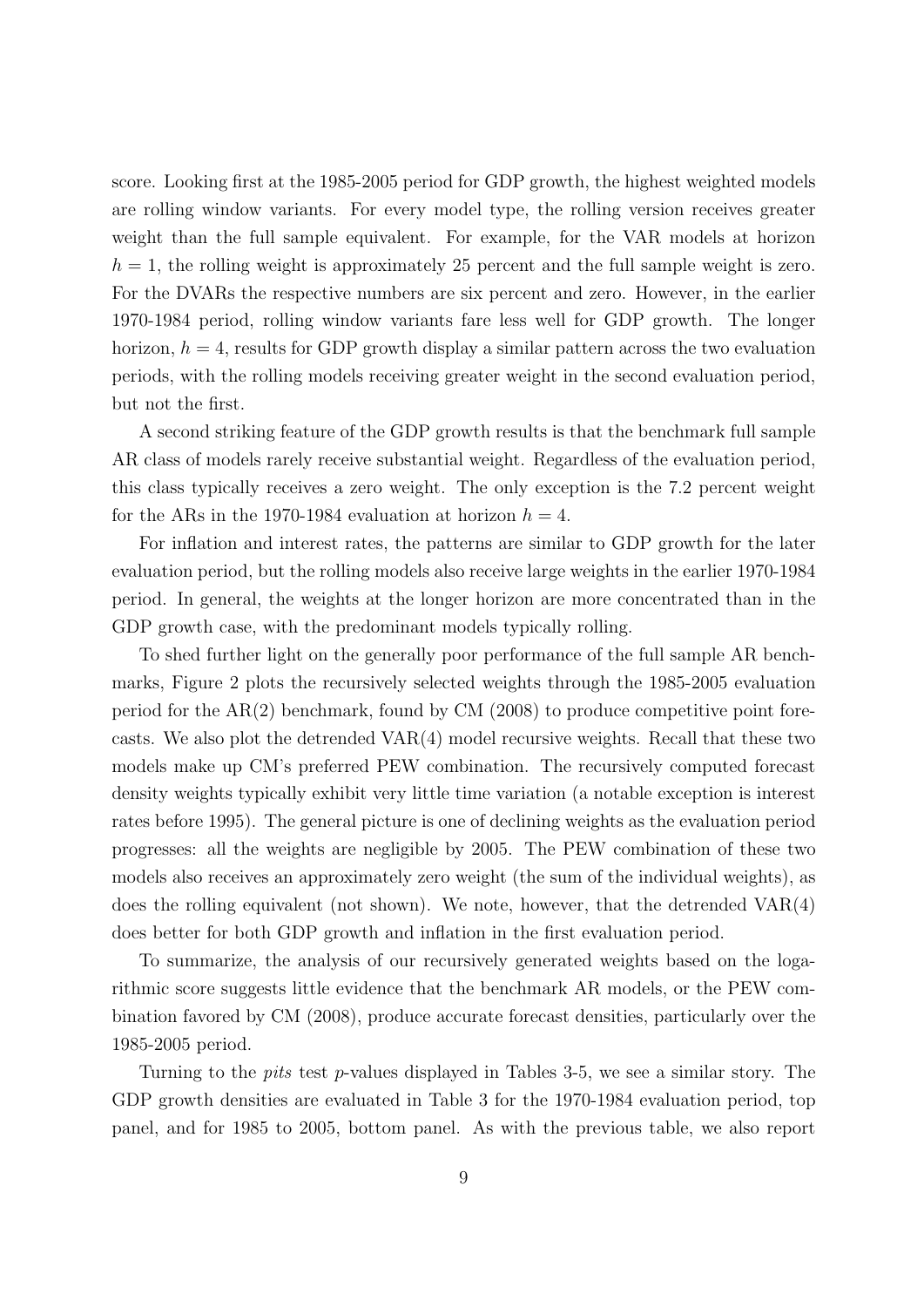results by forecast horizon:  $h = 0$  in the left hand panel and  $h = 4$  in the right. Looking at the later evaluation period, bottom panel, the benchmark  $AR(2)$  results indicate that the densities are rejected at the one percent level for the LR and censored LR statistics; and the AD test statistic exceeds the 2.5 critical value. The rolling equivalent of the benchmark performs much better on all the tests. The PEW combination favored by CM (2008) which averages the  $AR(2)$  with the detrended VAR (4) gives a similar density performance to the benchmark. However the rolling variant of that combination does not produce as much improvement as in the AR benchmark case.

Moving on to the longer horizon, those same patterns emerge again. But the evidence based on the 1970-1984 period is more supportive of the benchmark and AR densities. The 1985-2005 period is when these models and PEW combinations perform worst.

Looking at Table 4 and 5, which show comparable results for the other variables, we see that the forecast densities for inflation give fairly poor LR and AD statistics for all time periods and horizons. The PEW combination favored by CM (2008) does poorly too. But the rolling variant of it does better for the  $h = 0$  1985-2005 case. The interest rate forecast densities are inadequate in all cases.

Since the evidence does not offer much support for the benchmark densities or those from the PEW strategy, we now turn to forecast densities produced by our RW strategy. Tables 3-5 show that the RW densities perform relatively well, with some differences by test statistic. Typically for GDP growth (Table 3) the LR p-values are greater than 5 percent, often much greater, and the AD statistics often less than 2.5. For example, the bottom left quadrant of Table 3 shows that the censored LR statistic p-values are around 30 percent and 9 percent for the lower (10 percent) and upper (10 percent) tail LR tests, respectively. But, in contrast, the overall LR test is not significant, with a significance of less than one percent. The AD test is borderline.

For the other variables shown in Tables 4 and 5, the RW forecast densities give some favorable statistics, but these are mostly restricted to the 1985-2005 evaluation period for inflation. The results for the 1970-1984 evaluation period and for interest rates in both evaluation periods are weaker. Evaluations of the density forecasts produced each quarter in real-time by the Survey of Professional Forecasters have also found the GDP growth forecasts to be better calibrated than those for inflation; see Diebold et al. (1999) for an evaluation of the inflation densities and Mitchell (2007) for an evaluation of both the inflation and real GDP growth densities.

Finally, we turn to the evaluation of the EW strategy, which attaches equal weight to all the models considered (see Table 1). Over the earlier evaluation period, 1970-1984,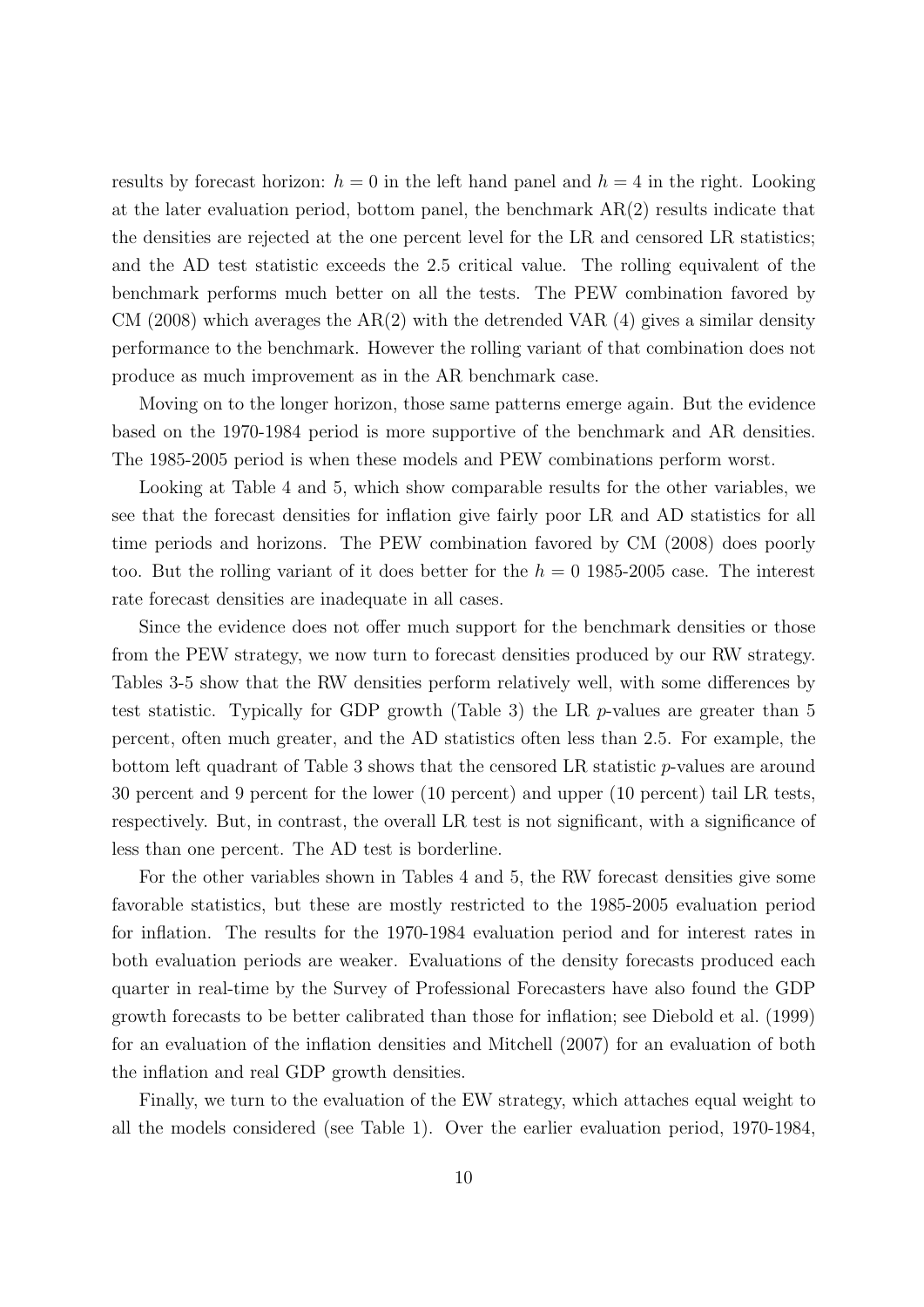the results are similar to the RW case. For example, for GDP growth both combinations deliver densities that appear well calibrated with at  $h = 0$  a p-value for the (overall) LR test of 0.479 for EW and 0.231 for RW. For inflation, again the RW performance is matched by EW, although the forecast densities do not perform as well as for GDP growth. For interest rates, as the top panel of Table 4 indicates, there is even stronger rejection of the forecast densities over the 1970-1984 period.

The more interesting story is over the later evaluation period, 1985-2005, where the EW strategy performs poorly. For example, the bottom panel of Table 3 shows that for GDP growth at both  $h = 0$  and  $h = 4$ , for 1985-2005, we reject the adequacy of the EW combination, with p-values generally less than five percent and AD statistics greater than 2.5 (the 95% critical value). A similar pattern emerges for inflation as for GDP growth in Table 4. For interest rates, Table 5, there is little difference between the RW and EW strategies.

Overall, we draw out three main findings. First, typically the RW forecast densities are the most satisfactory: the RW combinations appear particularly well-calibrated for GDP growth. Consistent with the impression given by Figure 1, the RW combination appears to perform particularly well relative to PEW in the tails of the distribution. Second, simple full sample PEW and the full sample AR benchmarks perform equally badly. Third, the EW strategy fares better than the PEW strategy and is comparable to the RW approach for the 1970-1984 evaluation period but is worse for the 1985-2005 period.

# 5 Conclusions

CM (2008) argue that combining real-time point forecasts from VARs of output, prices and interest rates improves point forecast accuracy in the presence of uncertain model instabilities. They show that the (root mean squared) forecast errors from simple pairwise averages are typically comparable with, or better than, simple benchmark univariate time series models. In contrast, in this paper, we have shown that neither approach produces accurate real-time forecast densities for recent US data. Recursively constructed weights give greater weight to rolling models that allow for the shifts in volatilities associated with the Great Moderation. This improves substantially predictive density accuracy.

Although VAR combinations are widely used for forecasting macroeconomic variables, particularly by central banks, there have been very few studies that systematically evalu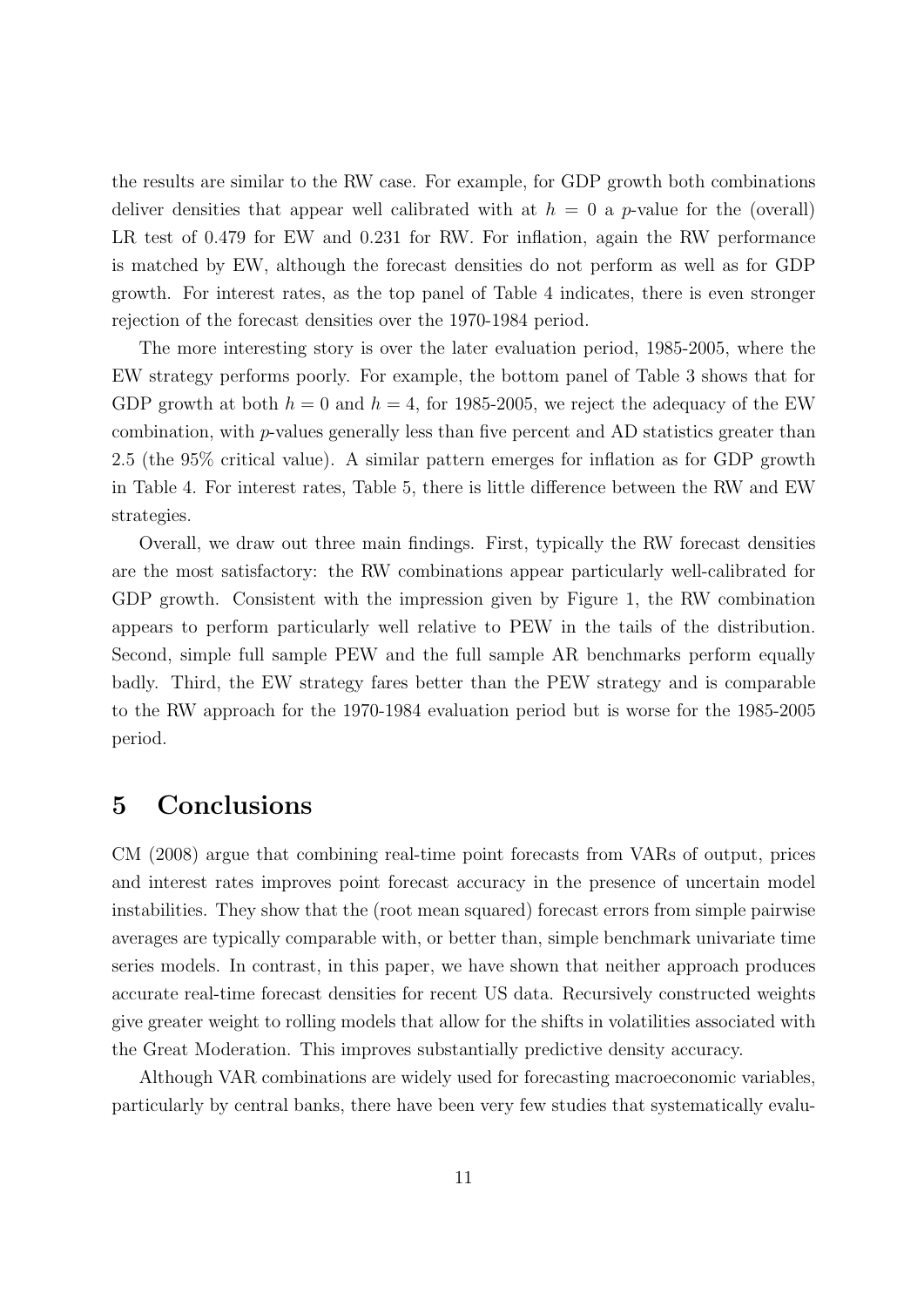ate forecast performance in the presence of uncertain instabilities. The framework developed by CM (2008) takes an important first step towards formal evaluation by focusing on the point forecasts. Their results suggest little scope for improvement beyond taking simple pairwise averages. When generalizing their framework to consider forecast densities, we have found that recursively constructed weights give better forecasts, by bringing together evidence from a wide range of VAR models. The recursive weight strategy frequently attaches high weight to models that allow for structural change through rolling windows. In future work, we plan to explore two further avenues for improving density forecast accuracy: the scope for formal modeling of structural breaks (emphasized by Pesaran & Timmermann (2007)); and the potential of restrictions derived from dynamic stochastic general equilibrium models.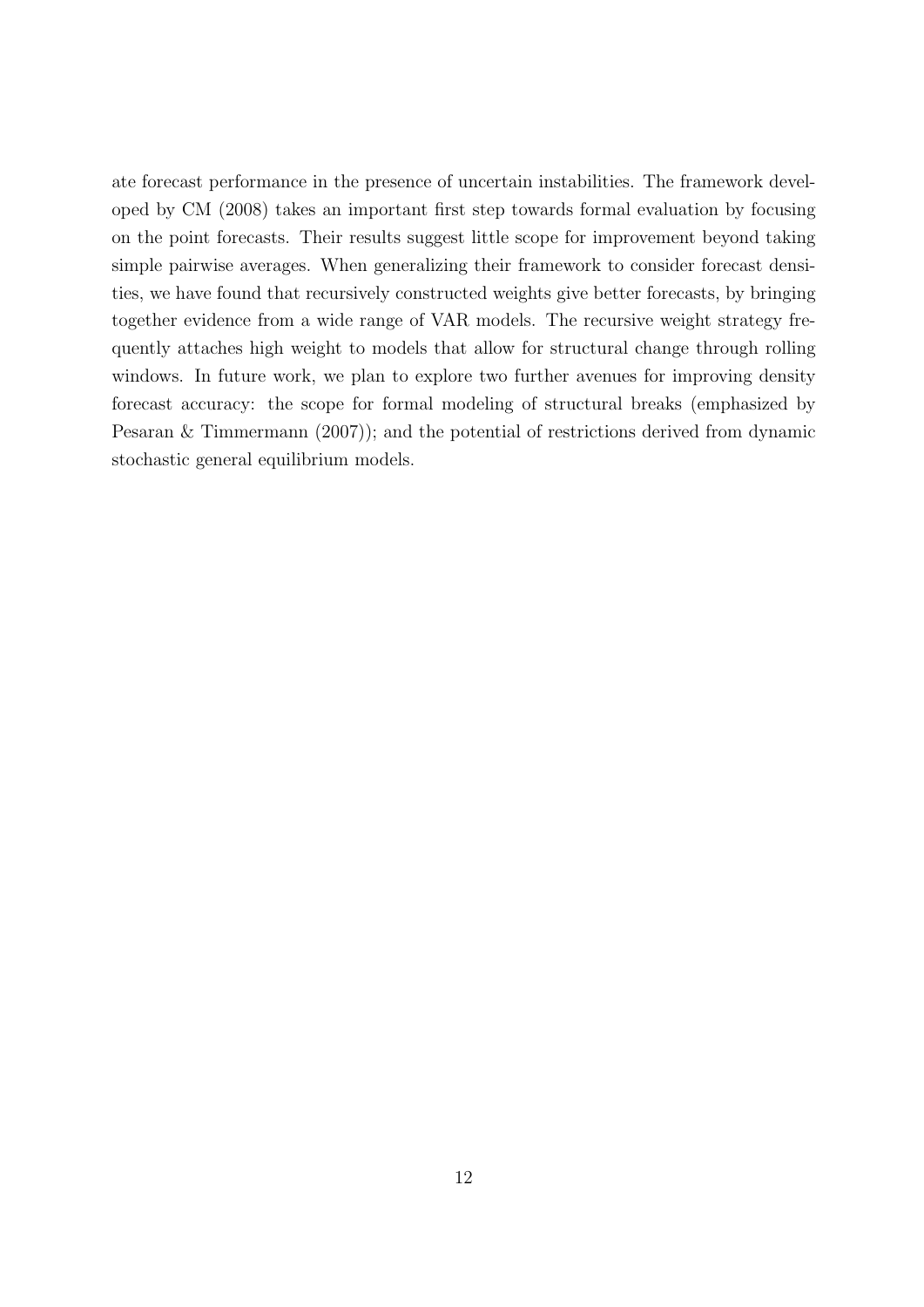# References

- Amisano, G. & Giacomini, R. (2007), 'Comparing density forecasts via weighted likelihood ratio tests', *Journal of Business and Economic Statistics* 25, 177–190.
- Andersson, M. & Karlsson, S. (2007), Bayesian forecast combination for VAR models. Unpublished manuscript, Sveriges Riksbank.
- Berkowitz, J. (2001), 'Testing density forecasts, with applications to risk management', *Journal of Business and Economic Statistics* 19, 465–474.
- Clark, T. E. & McCracken, M. W. (2007), Tests of equal predictive ability with real-time data. Research Working Paper 07-06, FRB Kansas City.
- Clark, T. E. & McCracken, M. W. (2008), 'Averaging forecasts from VARs with uncertain instabilities', *Journal of Applied Econometrics* . Forthcoming. Revision of Federal Reserve Bank of Kansas City Working Paper 06-12.
- Clements, M. P. (2004), 'Evaluating the Bank of England density forecasts of inflation', *Economic Journal* 114, 844–866.
- Corradi, V., Fernandez, A. & Swanson, N. R. (2007), Information in the revision process of real-time data. Discussion Paper, Rutgers University.
- Corradi, V. & Swanson, N. R. (2006), Predictive density evaluation, *in* G. Elliott, C. W. J. Granger & A. Timmermann, eds, 'Handbook of Economic Forecasting', North-Holland, North Holland, pp. 197–284.
- Croushore, D. & Stark, T. (2001), 'A real-time data set for macroeconomists', *Journal of Econometrics* 105, 111–130.
- Diebold, F. X., Gunther, A. & Tay, K. (1998), 'Evaluating density forecasts with application to financial risk management', *International Economic Review* 39, 863–883.
- Diebold, F. X., Tay, A. S. & Wallis, K. F. (1999), Evaluating density forecasts of inflation: the Survey of Professional Forecasters, *in* R. Engle & H. White, eds, 'Cointegration, causality and forecasting: a festschrift in honour of Clive W. J. Granger', Oxford University Press.
- Diks, C., Panchenko, V. & van Dijk, D. (2007), Weighted Likelihood Ratio scores for evaluating density forecasts in tails. Mimeo, University of New South Wales.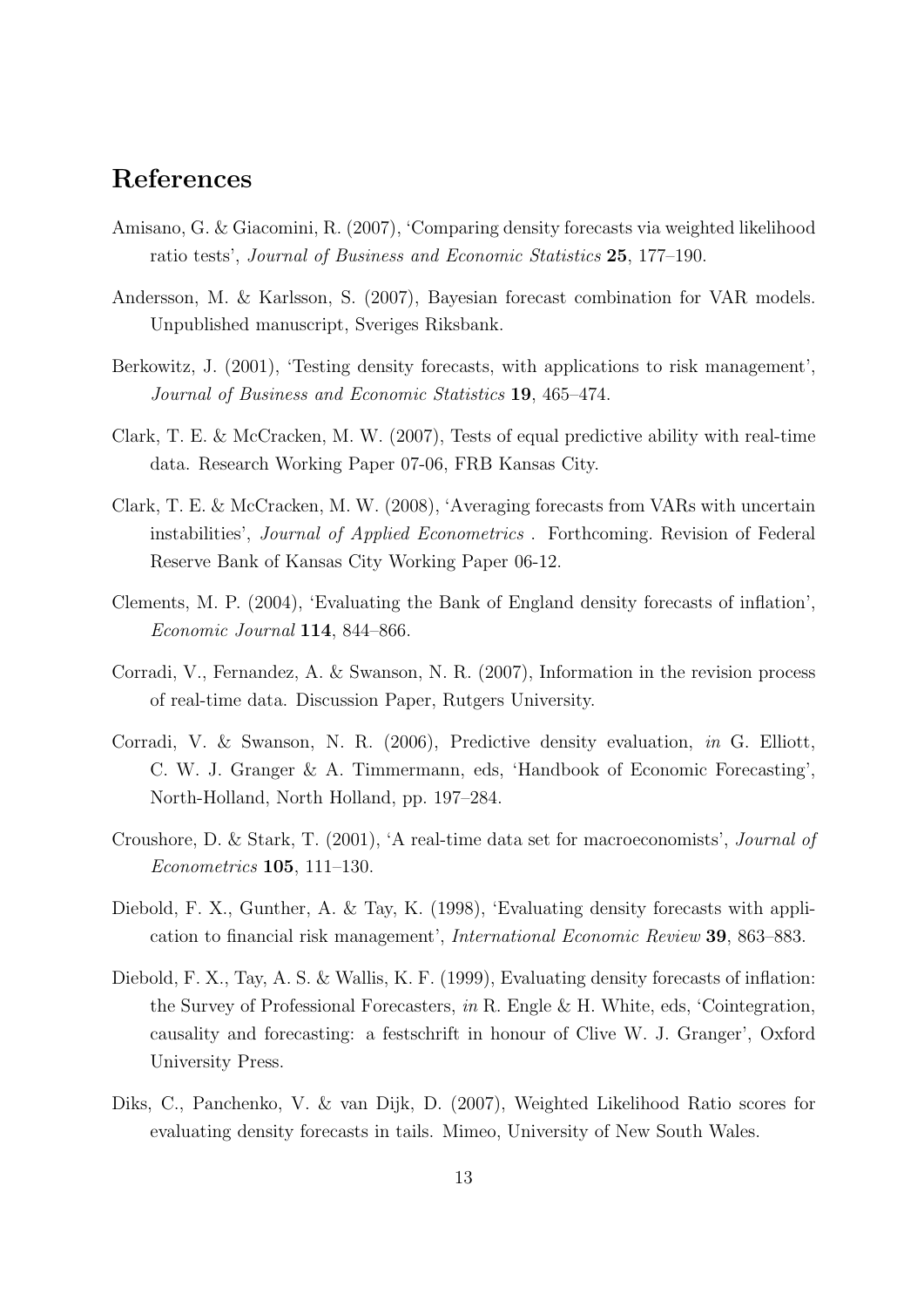- Eklund, J. & Karlsson, S. (2007), 'Forecast combination and model averaging using predictive measures', *Econometric Reviews* 26(2-4), 329–363.
- Genest, C. & Zidek, J. (1986), 'Combining probability distributions: a critique and an annotated bibliography', *Statistical Science* 1, 114–135.
- Geweke, J. & Whiteman, C. (2006), Bayesian forecasting, *in* G. Elliott, C. W. J. Granger & A. Timmermann, eds, 'Handbook of Economic Forecasting Volume 1', North-Holland, pp. 3–80.
- Gneiting, T. & Raftery, A. E. (2007), 'Strictly proper scoring rules, prediction, and estimation', *Journal of the American Statistical Association* 102, 359–378.
- Granger, C. W. J. & Pesaran, M. H. (2000), 'Economic and statistical measures of forecast accuracy', *Journal of Forecasting* 19, 537–560.
- Hall, S. G. & Mitchell, J. (2007), 'Combining density forecasts', *International Journal of Forecasting* 23, 1–13.
- Koop, G. (2003), *Bayesian Econometrics*, Wiley.
- Lindley, D. (1983), 'Reconciliation of probability distributions', *Operations Research* 31, 866–880.
- Lutkepohl, H. (1991), *Introduction to Multiple Time Series Analysis*, Berlin, Spinger-Verlag.
- Marcellino, M., Stock, J. & Watson, M. (2003), 'A comparison of direct and iterated AR methods for forecasting macroeconomic series h-steps ahead', *Journal of Econometrics* 135, 499–526.
- McConway, C. G. . K. J. (1990), 'Allocating the weights in the linear opinion pool', *Journal of Forecasting* 9, 53–73.
- Mitchell, J. (2007), Constructing bivariate density forecasts of inflation and output growth using copulae: modelling dependence using the Survey of Professional Forecasters. Discussion Paper No. 297, NIESR.
- Mitchell, J. & Hall, S. G. (2005), 'Evaluating, comparing and combining density forecasts using the KLIC with an application to the Bank of England and NIESR "fan" charts of inflation', *Oxford Bulletin of Economics and Statistics* 67, 995–1033.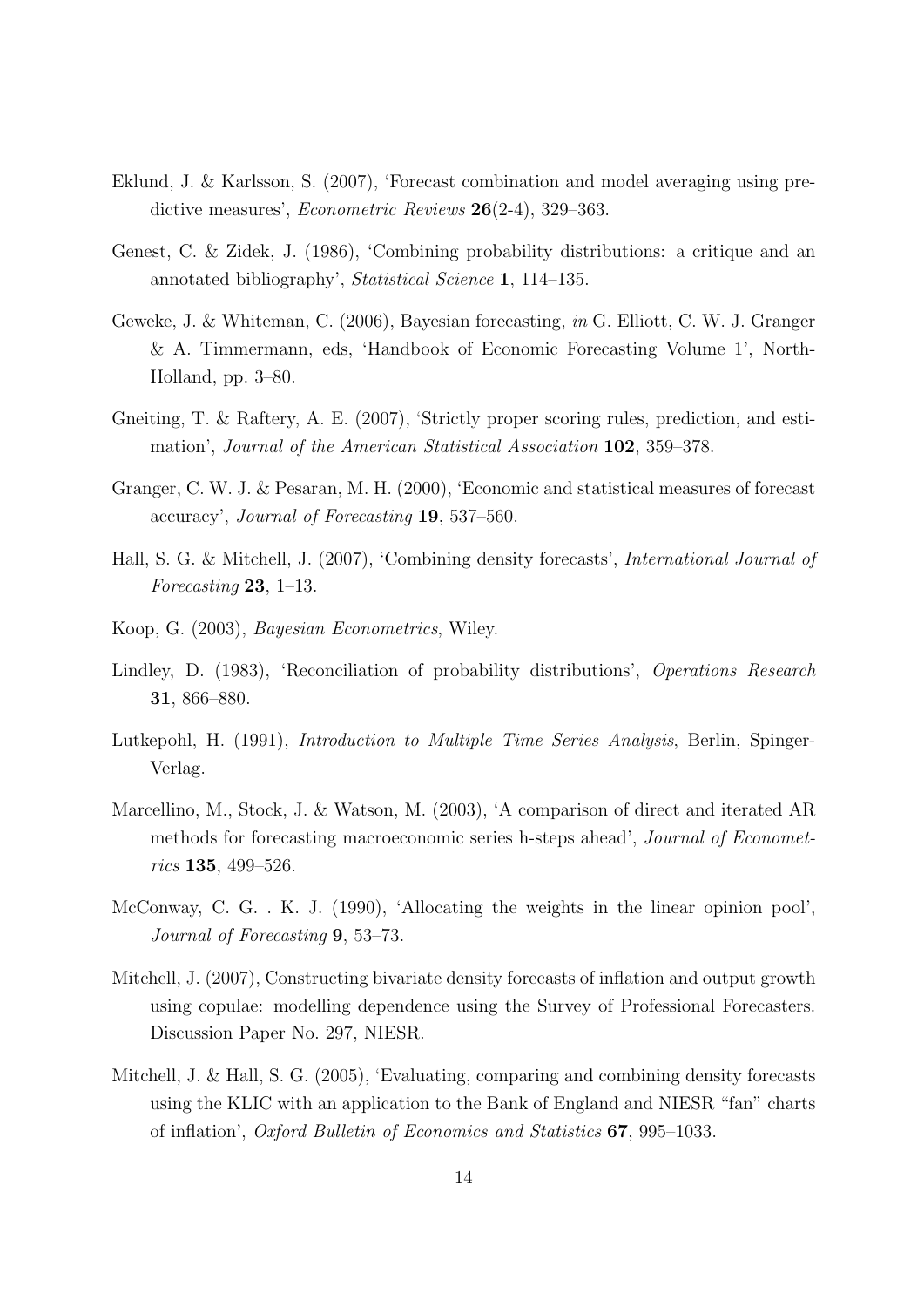Morris, P. (1974), 'Decision analysis expert use', *Management Science* 20, 1233–1241.

- Morris, P. (1977), 'Combining expert judgments: A Bayesian approach', *Management Science* 23, 679–693.
- Noceti, P., Smith, J. & Hodges, S. (2003), 'An evaluation of tests of distributional forecasts', *Journal of Forecasting* 22, 447–455.
- Pesaran, M. H. & Timmermann, A. (2007), 'Selection of estimation window in the presence of breaks', *Journal of Econometrics* 137(1), 134–161.
- Potter, S. (2007), Forecasting the frequency of recessions. Unpublished manuscript, FRB New York.
- Raftery, A. E. & Zheng, Y. (2003), 'Long-run performance of Bayesian model averaging', *Journal of the American Statistical Association* 98, 931–938.
- Schwarz, G. (1978), 'Estimating the dimension of a model', *Annals of Statistics* 6, 461– 464.
- Timmermann, A. (2006), Forecast combinations, *in* G. Elliott, C. W. J. Granger & A. Timmermann, eds, 'Handbook of Economic Forecasting Volume 1', North-Holland, pp. 135–196.
- Wallis, K. F. (2005), 'Combining density and interval forecasts: a modest proposal', *Oxford Bulletin of Economics and Statistics* 67, 983–994.
- Winkler, R. (1981), 'Combining probability distributions from dependent information sources', *Management Science* 27, 479–488.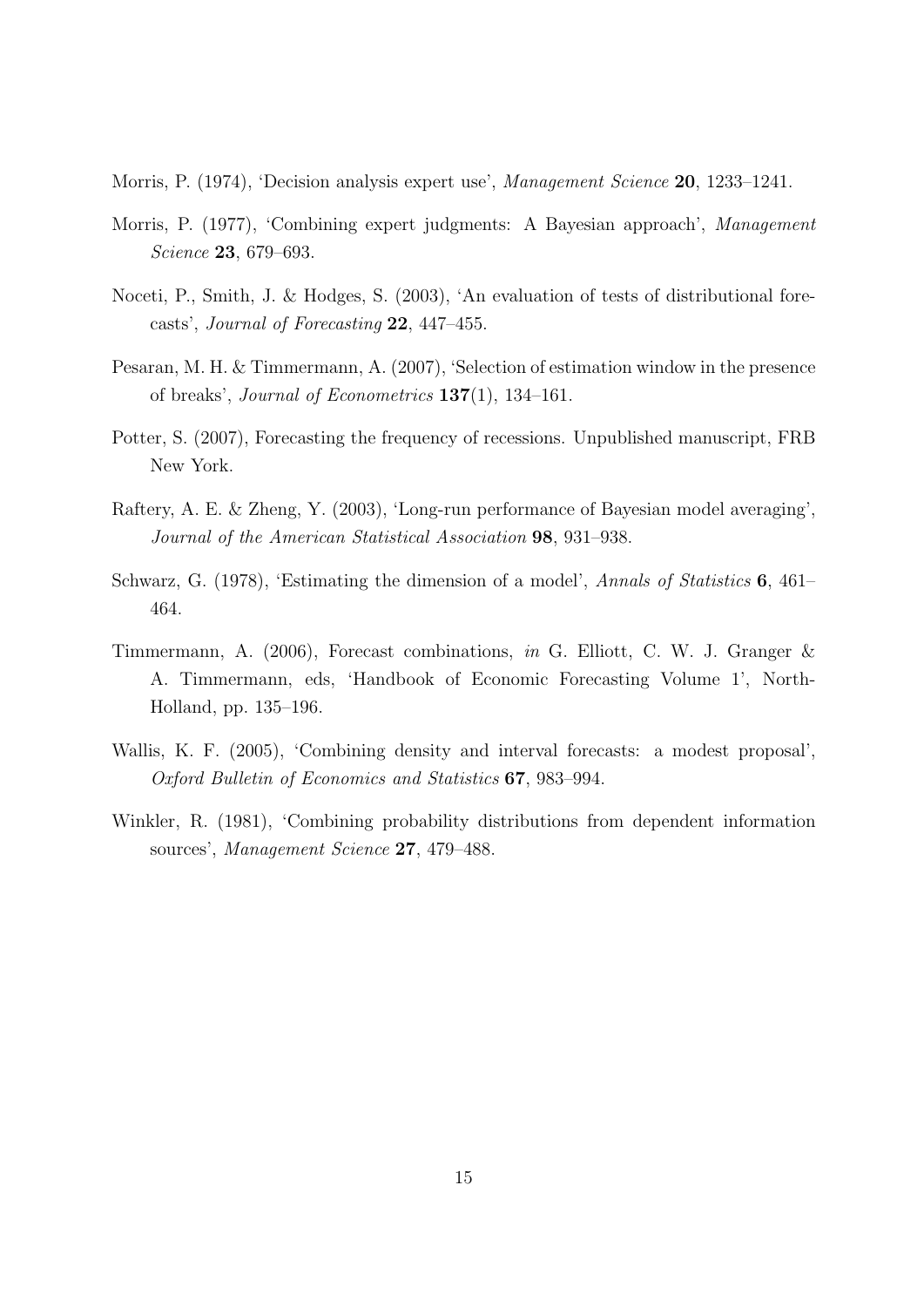

Figure 1: Forecasting performance of AR(2) and de-trended VAR(4) models for GDP growth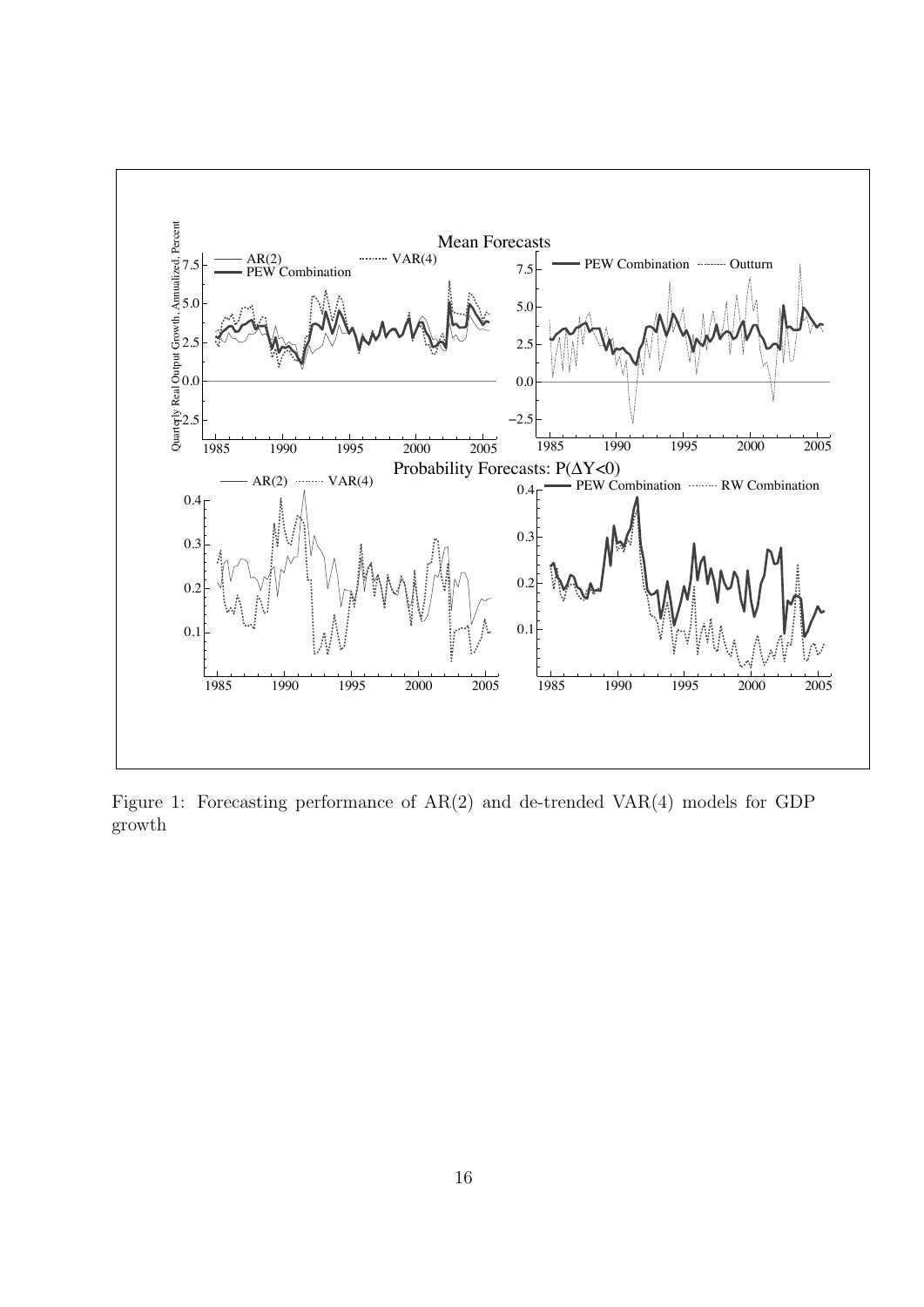

Figure 2: Recursively selected weights on the AR(2) and the detrended VAR(4)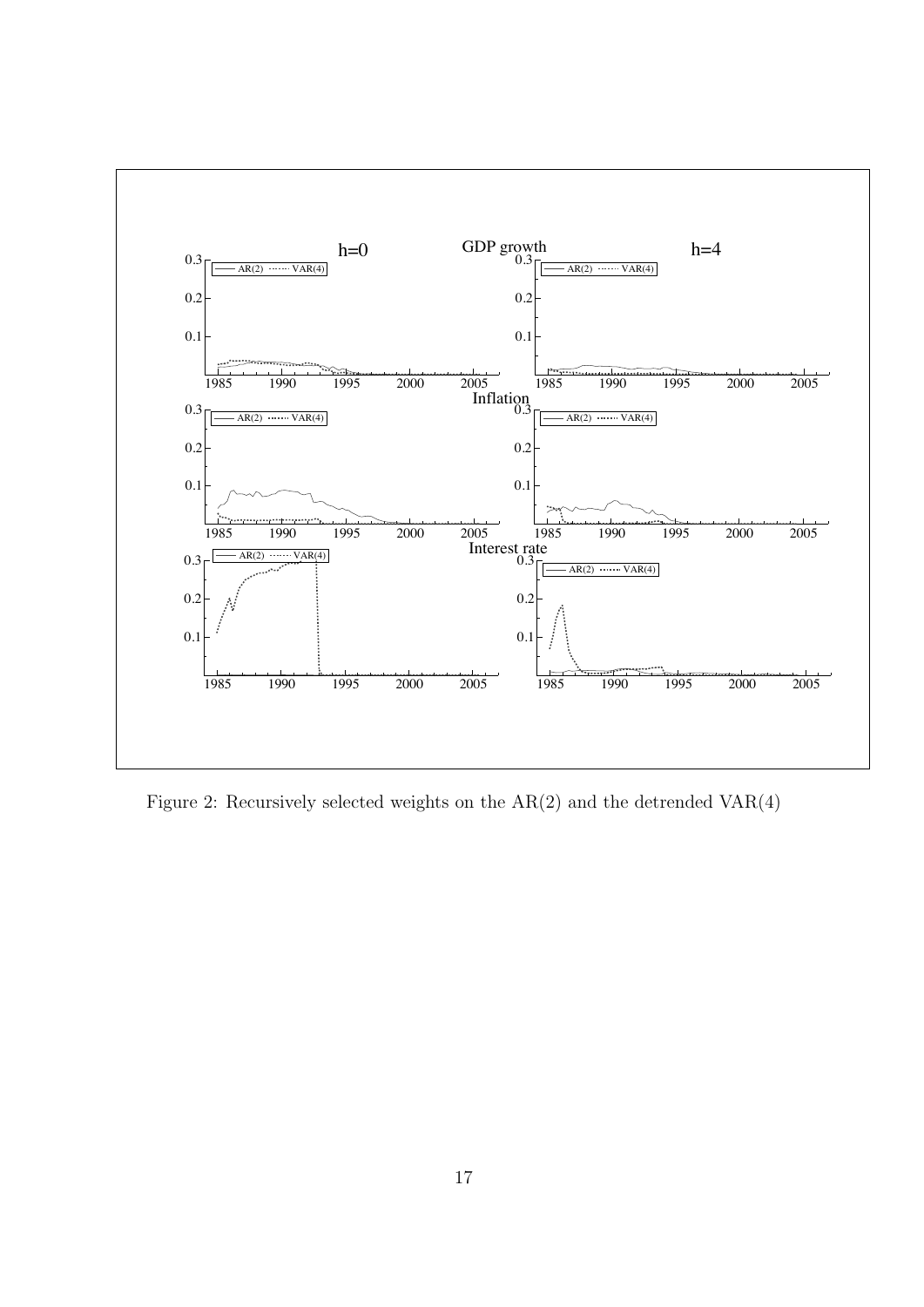Table 1: Model type: a summary of the complete set of VAR models and combination methods

| method                 | details                                                                                                                  |
|------------------------|--------------------------------------------------------------------------------------------------------------------------|
| AR                     | ARs with fixed lags of $1-4$ and determined at each t by BIC                                                             |
| $AR$ (rolling)         | same as above but estimated with a rolling sample of 40 obs                                                              |
| VAR                    | VARs in $\Delta y$ , $\pi$ and <i>i</i> with fixed lags of $1-4$ and determined at each <i>t</i> by BIC                  |
| VAR (rolling)          | same as above but estimated with a rolling sample of 60 obs and for                                                      |
|                        | $\ldots$ VAR(1) and VAR(BIC) also with rolling samples of 30, 40, 50, 70 and 80 obs                                      |
| <b>DVAR</b>            | VARs in $\Delta y$ , $\Delta \pi$ and $\Delta i$ with fixed lags of 1 – 4 and determined at each t by BIC                |
| DVAR (rolling)         | same as above but estimated with a rolling sample of 60 obs                                                              |
| Inf. detrend           | VARs in $\Delta y$ , $\pi - \pi_{-1}^*$ and $i - \pi_{-1}^*$ with fixed lags of $1 - 4$                                  |
|                        | $\ldots$ and determined at each t by BIC                                                                                 |
| Inf. detrend (rolling) | same as above but estimated with a rolling sample of 60 obs                                                              |
| <b>BiVAR</b>           | Bivariate VARs in $\Delta y$ , $\pi$ and $\Delta y$ , i for $\Delta y$ ; in $\pi$ , $\Delta y$ and $\pi$ , i for $\pi$ ; |
|                        | in $i, \Delta y$ and $i, \pi$ for i with fixed lags of $1-4$ and determined at each t by BIC                             |
| BiVAR (rolling)        | same as above but estimated with a rolling sample of 60 obs                                                              |
| <b>PEW</b>             | equal-weight pairwise average of the $AR(2)$ and the Inf. detrended $VAR(4)$                                             |
| PEW (rolling)          | same as above but AR (VAR) estimated with a rolling sample of $40$ (60) obs                                              |
| EW                     | equal-weight average of all AR and VAR models                                                                            |
| RW                     | recursive-weight average of all models determined at each $t$ by the log-score                                           |

Notes: The variables  $\Delta y$ ,  $\pi$  and i refer to, respectively, GDP growth, inflation and the interest rate. The BIC lag orders range from 0 (minimum) to 4 (the maximum allowed).  $\pi^* = \pi_{-1}^* + .05(\pi - \pi_{-1}^*)$ .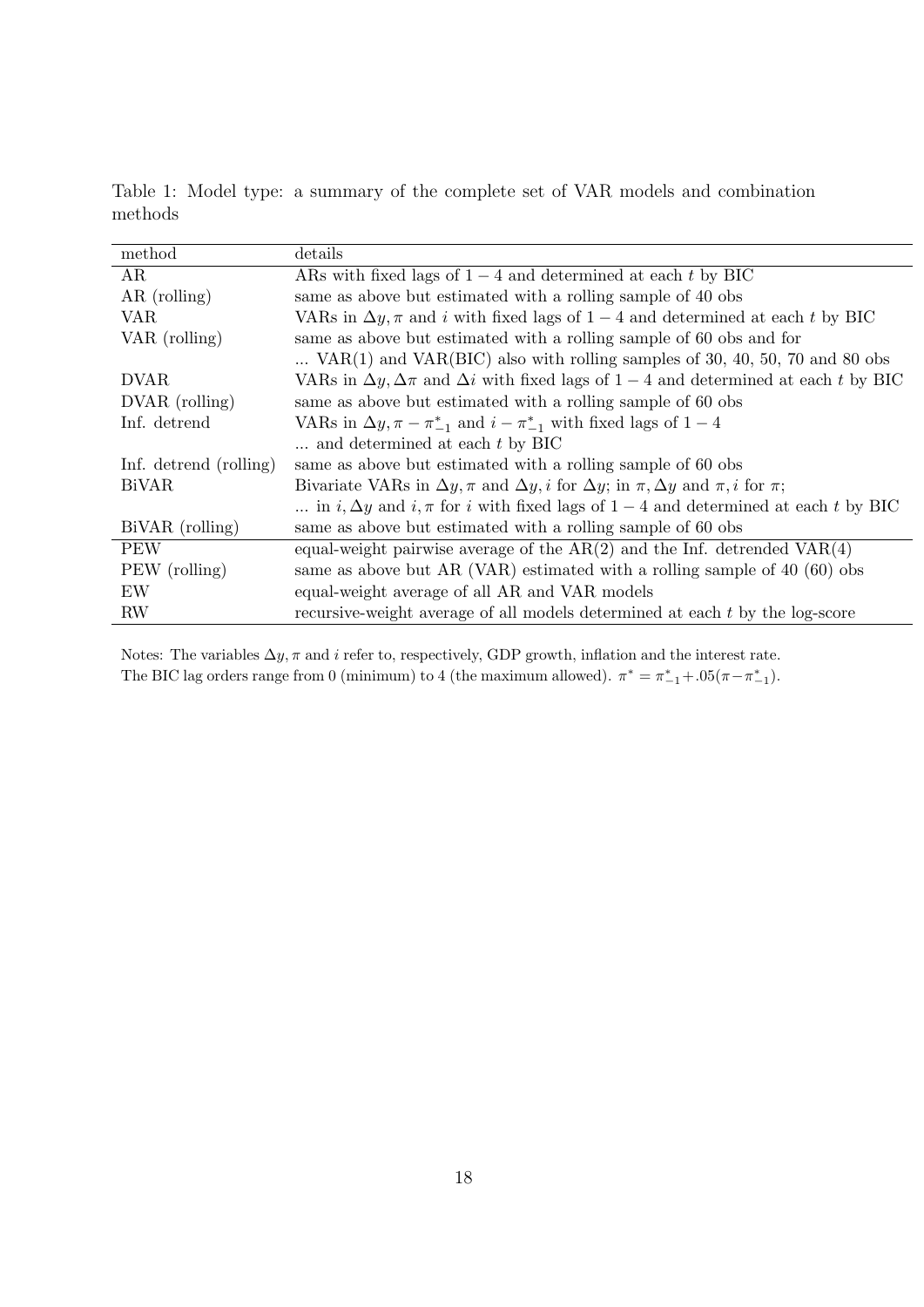| $h=0$                  |           | GDP growth | Inflation |           |           | Interest rates |
|------------------------|-----------|------------|-----------|-----------|-----------|----------------|
|                        | 1970-1984 | 1985-2005  | 1970-1984 | 1985-2005 | 1970-1984 | 1985-2005      |
| AR                     | 0.000     | 0.000      | 0.000     | 0.009     | 0.000     | 0.000          |
| AR(rolling)            | 0.000     | 0.115      | 0.000     | 0.924     | 0.229     | 0.105          |
| VAR                    | 0.001     | 0.000      | 0.016     | 0.003     | 0.000     | 0.241          |
| VAR (rolling)          | 0.004     | 0.246      | 0.661     | 0.001     | 0.616     | 0.361          |
| <b>DVAR</b>            | 0.001     | 0.000      | 0.000     | 0.006     | 0.000     | 0.064          |
| DVAR(rolling)          | 0.000     | 0.060      | 0.225     | 0.025     | 0.108     | 0.205          |
| Inf. Detrend           | 0.986     | 0.000      | 0.002     | 0.000     | 0.000     | 0.000          |
| Inf. Detrend (rolling) | 0.001     | 0.522      | 0.004     | 0.000     | 0.047     | 0.000          |
| <b>BiVAR</b>           | 0.006     | 0.000      | 0.005     | 0.018     | 0.000     | 0.018          |
| BiVAR rolling          | 0.000     | 0.056      | 0.087     | 0.014     | 0.000     | 0.006          |
|                        |           |            |           |           |           |                |
| $h=4$                  |           | GDP growth | Inflation |           |           | Interest rates |
|                        | 1970-1984 | 1985-2005  | 1970-1984 | 1985-2005 | 1970-1984 | 1985-2005      |
| AR                     | 0.072     | 0.000      | 0.000     | 0.000     | 0.000     | 0.001          |
| AR(rolling)            | 0.000     | 0.001      | 0.812     | 0.000     | 0.000     | 0.000          |
| <b>VAR</b>             | 0.002     | 0.000      | 0.000     | 0.000     | 0.000     | 0.965          |
| VAR (rolling)          | 0.000     | 0.021      | 0.000     | 0.000     | 0.000     | 0.000          |
| <b>DVAR</b>            | 0.574     | 0.000      | 0.000     | 0.311     | 0.000     | 0.000          |
| DVAR(rolling)          | 0.000     | 0.068      | 0.000     | 0.689     | 0.000     | 0.000          |
| Inf. Detrend           | 0.014     | 0.001      | 0.000     | 0.000     | 0.002     | 0.000          |
| Inf. Detrend (rolling) | 0.000     | 0.760      | 0.000     | 0.000     | 0.998     | 0.000          |
| <b>BiVAR</b>           | 0.337     |            |           | 0.000     | 0.000     | 0.034          |
|                        |           | 0.001      | 0.081     |           |           |                |

Table 2: Recursive weights at the end of 2005

Notes: Weights on selected subsets of models; see Table 1 for a description of the models.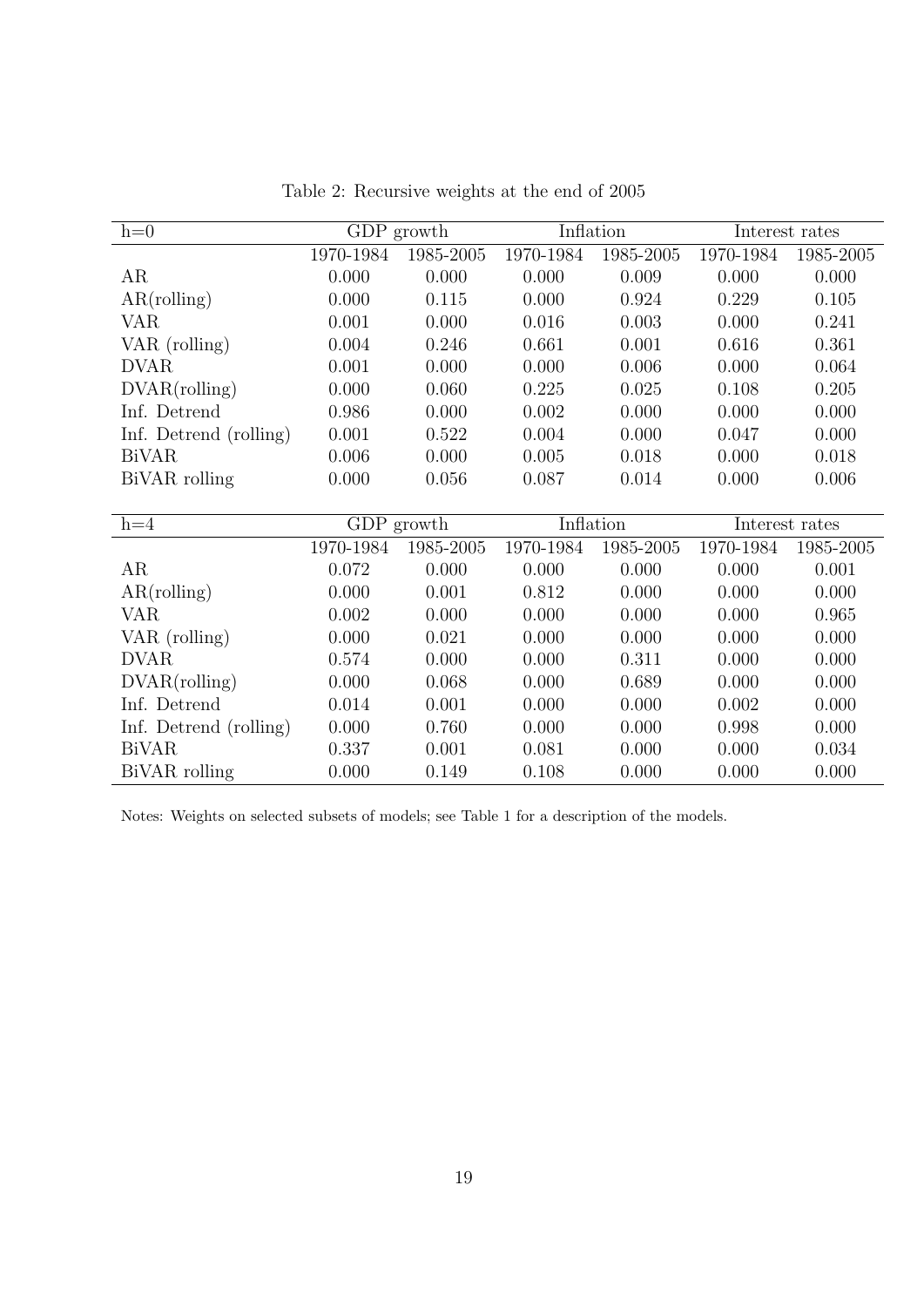|                              | 1970-1984 |              |              | 1970-1984 |       |              |              |       |
|------------------------------|-----------|--------------|--------------|-----------|-------|--------------|--------------|-------|
|                              |           |              | $h=0$        |           |       |              | $h=4$        |       |
|                              | LR        | $LR_{lower}$ | $LR_{upper}$ | AD        | LR    | $LR_{lower}$ | $LR_{upper}$ | AD    |
| AR(2)                        | 0.272     | 0.138        | 0.881        | 0.532     | 0.072 | 0.006        | 0.177        | 1.348 |
| $AR(2)$ roll                 | 0.013     | 0.007        | 0.135        | 1.262     | 0.031 | 0.002        | 0.836        | 1.474 |
| avg. $AR(2)$ , $VAR(4)$      | 0.982     | 0.918        | 0.594        | 0.239     | 0.443 | 0.106        | 0.337        | 0.944 |
| avg. $AR(2)$ , $VAR(4)$ roll | 0.242     | 0.185        | 0.397        | 0.781     | 0.335 | 0.003        | 0.133        | 0.709 |
| EW                           | 0.479     | 0.814        | 0.208        | 1.352     | 0.850 | 0.096        | 0.457        | 1.287 |
| <b>RW</b>                    | 0.231     | 0.407        | 0.438        | 1.290     | 0.096 | 0.002        | 0.764        | 0.830 |
|                              |           |              |              |           |       |              |              |       |
|                              |           |              | 1985-2005    |           |       |              | 1985-2005    |       |
|                              |           |              | $h=0$        |           |       |              | $h=4$        |       |
|                              | LR        | $LR_{lower}$ | $LR_{upper}$ | AD        | LR    | $LR_{lower}$ | $LR_{upper}$ | AD    |
| AR(2)                        | 0.000     | 0.000        | 0.002        | 7.884     | 0.000 | 0.004        | 0.000        | 7.078 |
| $AR(2)$ roll                 | 0.134     | 0.481        | 0.600        | 1.438     | 0.975 | 0.610        | 0.903        | 0.813 |
| avg. $AR(2)$ , $VAR(4)$      | 0.000     | 0.000        | 0.000        | 8.480     | 0.000 | 0.005        | 0.000        | 8.160 |
| avg. $AR(2), VAR(4)$ roll    | 0.001     | 0.001        | 0.191        | 2.994     | 0.019 | 0.057        | 0.595        | 1.658 |
| EW                           | 0.000     | 0.001        | 0.003        | 5.847     | 0.000 | 0.039        | 0.000        | 5.436 |
| <b>RW</b>                    | 0.004     | 0.302        | 0.087        | 2.507     | 0.000 | 0.033        | 0.222        | 2.863 |

Table 3: GDP growth density forecasts

Notes: LR is the p-value for the Likelihood Ratio test of zero mean and unit variance of the inverse normal cumulative distribution function transformed *pits*, with a maintained assumption of normality for the transformed *pits*; LR*upper* is the p-value for the LR test of zero mean and unit variance focusing on the 10 percent upper tail; LR*lower* is the p-value for the LR test of zero mean and unit variance focusing on the 10 percent lower tail; AD is the Anderson-Darling test statistic for uniformity of the *pits* which assuming independence of the *pits* has an associated 95 percent asymptotic critical value of 2.5. roll denotes models estimated using a rolling window of length 40 quarters for ARs and 60 quarters for VARs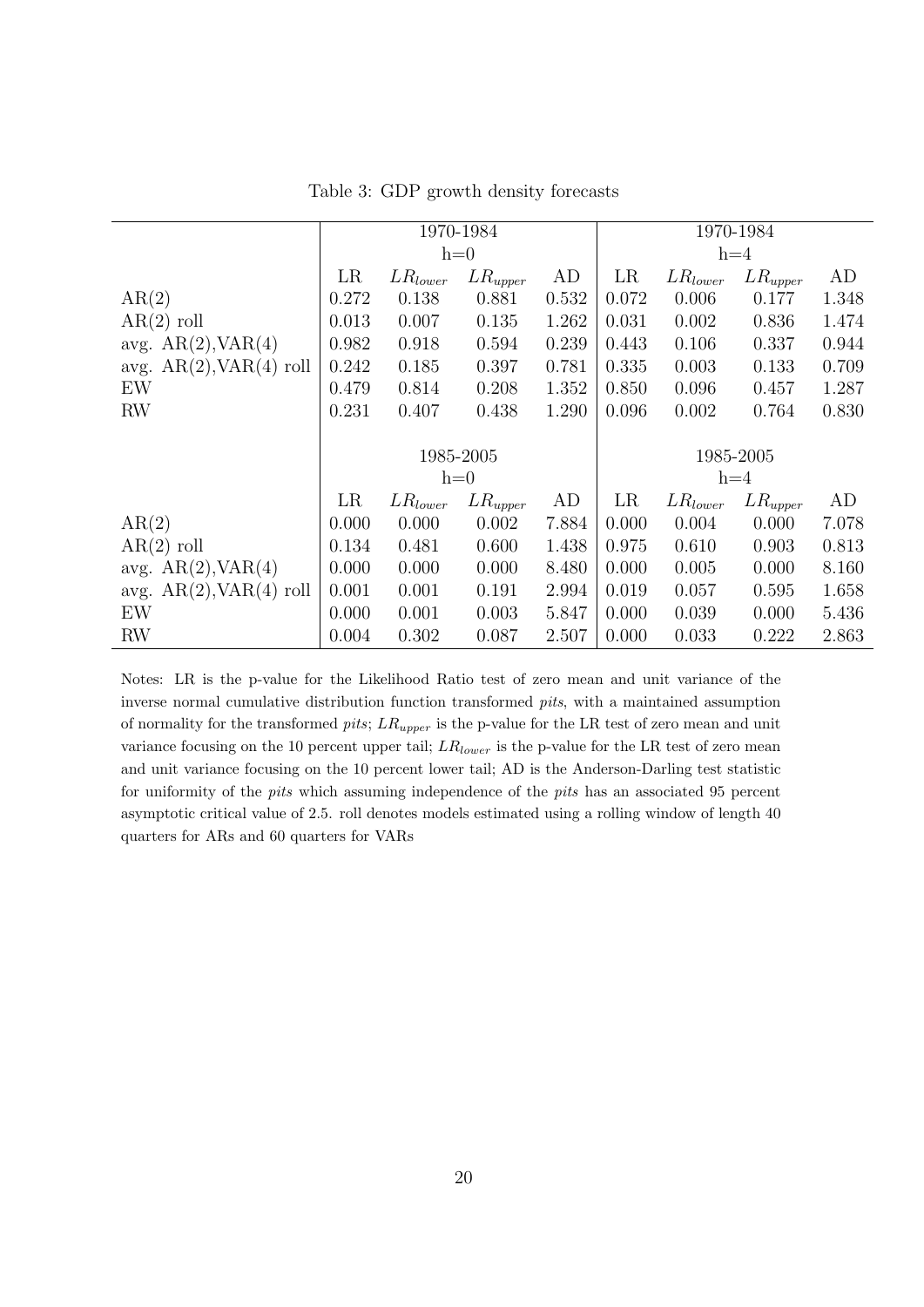|                              | 1970-1984 |                    |              | 1970-1984 |         |              |              |        |
|------------------------------|-----------|--------------------|--------------|-----------|---------|--------------|--------------|--------|
|                              |           |                    | $h=0$        |           | $h=4$   |              |              |        |
|                              | LR        | $LR_{lower}$       | $LR_{upper}$ | AD        | $_{LR}$ | $LR_{lower}$ | $LR_{upper}$ | AD     |
| AR(2)                        | 0.000     | 0.013              | 0.000        | 4.356     | 0.000   | 0.005        | 0.000        | 8.970  |
| $AR(2)$ roll                 | 0.000     | 0.019              | 0.003        | 2.803     | 0.000   | 0.000        | 0.000        | 9.833  |
| avg. $AR(2), VAR(4)$         | 0.000     | 0.009              | 0.000        | 2.829     | 0.000   | 0.000        | 0.000        | 10.137 |
| avg. $AR(2)$ , $VAR(4)$ roll | 0.001     | 0.070              | 0.005        | 2.001     | 0.000   | 0.000        | 0.000        | 10.476 |
| EW                           | 0.009     | 0.609              | 0.003        | 1.518     | 0.000   | 0.034        | 0.000        | 6.077  |
| RW                           | 0.000     | 0.004              | 0.000        | 5.338     | 0.000   | 0.000        | 0.000        | 18.032 |
|                              |           |                    |              |           |         |              |              |        |
|                              |           |                    | 1985-2005    |           |         |              | 1985-2005    |        |
|                              |           |                    | $h=0$        |           |         |              | $h=4$        |        |
|                              | LR        | ${\it LR}_{lower}$ | $LR_{upper}$ | AD        | LR      | $LR_{lower}$ | $LR_{upper}$ | AD     |
| AR(2)                        | 0.001     | 0.241              | 0.008        | 2.624     | 0.000   | 0.008        | 0.000        | 8.213  |
| $AR(2)$ roll                 | 0.762     | 0.591              | 0.903        | 1.225     | 0.028   | 0.341        | 0.340        | 4.098  |
| avg. $AR(2), VAR(4)$         | 0.000     | 0.068              | 0.013        | 3.423     | 0.000   | 0.050        | 0.000        | 8.037  |
| avg. $AR(2), VAR(4)$ roll    | 0.247     | 0.984              | 0.331        | 1.801     | 0.013   | 0.011        | 0.750        | 4.776  |
| EW                           | 0.005     | 0.086              | 0.019        | 2.080     | 0.000   | 0.157        | 0.005        | 5.612  |
| <b>RW</b>                    | 0.210     | 0.010              | 0.844        | 1.321     | 0.420   | 0.284        | 0.419        | 0.766  |

Table 4: Inflation density forecasts

See Notes to Table 3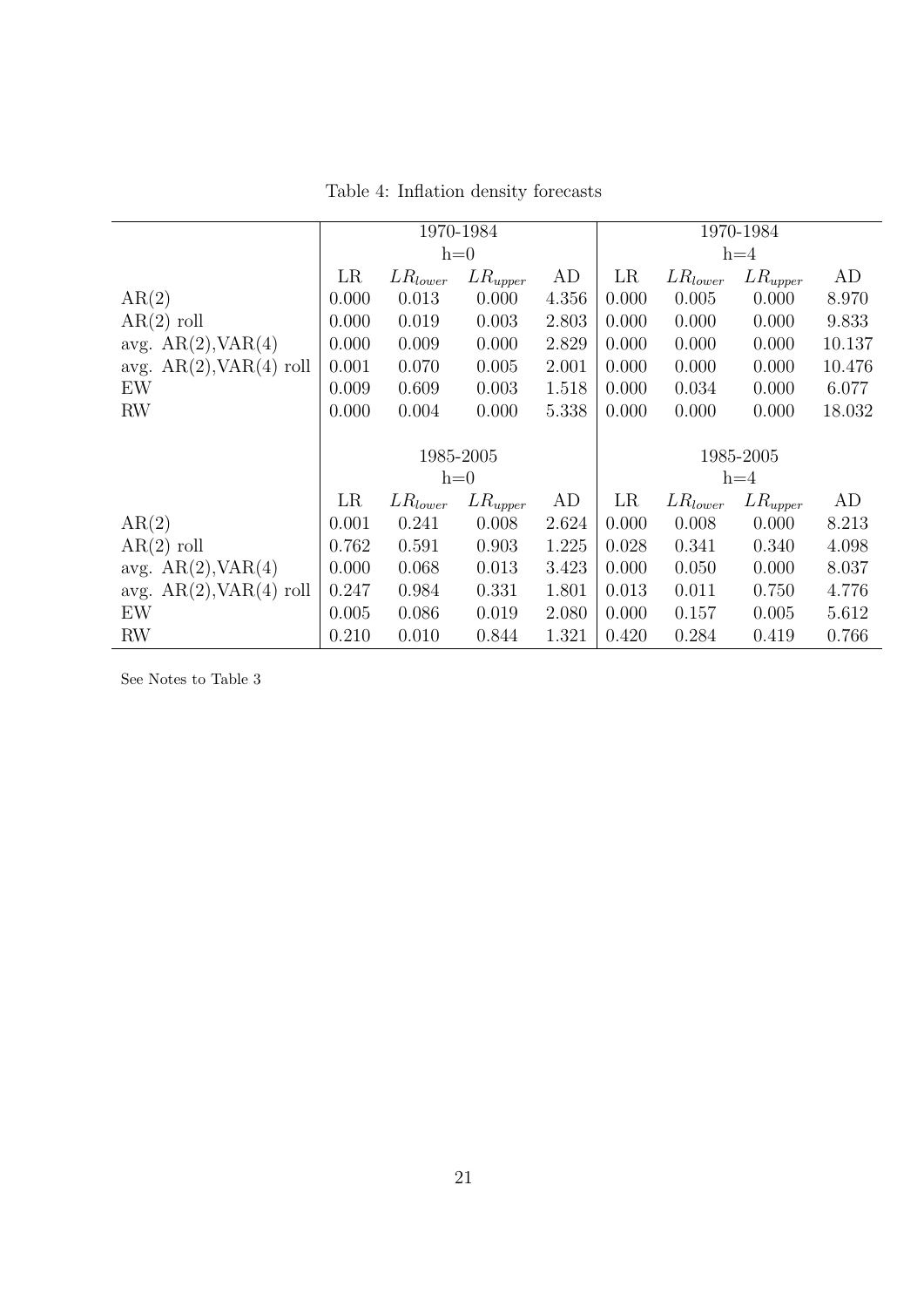|                              | 1970-1984 |                    |              |        | 1970-1984 |              |              |        |
|------------------------------|-----------|--------------------|--------------|--------|-----------|--------------|--------------|--------|
|                              |           |                    | $h=0$        |        | $h=4$     |              |              |        |
|                              | LR        | $LR_{lower}$       | $LR_{upper}$ | AD     | LR        | $LR_{lower}$ | $LR_{upper}$ | AD     |
| AR(2)                        | 0.000     | 0.001              | 0.002        | 6.511  | 0.000     | 0.000        | 0.000        | 19.819 |
| $AR(2)$ roll                 | 0.000     | 0.009              | 0.018        | 3.493  | 0.000     | 0.000        | 0.000        | 24.500 |
| avg. $AR(2), VAR(4)$         | 0.000     | 0.000              | 0.000        | 3.910  | 0.000     | 0.001        | 0.000        | 13.657 |
| avg. $AR(2)$ , $VAR(4)$ roll | 0.001     | 0.000              | 0.103        | 1.930  | 0.000     | 0.000        | 0.000        | 10.660 |
| EW                           | 0.000     | 0.000              | 0.045        | 2.565  | 0.000     | 0.001        | 0.000        | 13.761 |
| RW                           | 0.000     | 0.000              | 0.005        | 3.959  | 0.000     | 0.000        | 0.000        | 18.136 |
|                              |           |                    |              |        |           |              |              |        |
|                              |           |                    | 1985-2005    |        |           |              | 1985-2005    |        |
|                              |           |                    | $h=0$        |        |           |              | $h=4$        |        |
|                              | LR        | ${\it LR}_{lower}$ | $LR_{upper}$ | AD     | LR        | $LR_{lower}$ | $LR_{upper}$ | AD     |
| AR(2)                        | 0.000     | 0.054              | 0.000        | 10.370 | 0.000     | 0.568        | 0.001        | 8.153  |
| $AR(2)$ roll                 | 0.006     | 0.578              | 0.052        | 4.672  | 0.000     | 0.000        | 0.242        | 30.974 |
| avg. $AR(2)$ , $VAR(4)$      | 0.000     | 0.010              | 0.000        | 7.851  | 0.000     | 0.094        | 0.001        | 11.071 |
| avg. $AR(2)$ , $VAR(4)$ roll | 0.000     | 0.229              | 0.013        | 6.379  | 0.000     | 0.000        | 0.032        | 18.923 |
| EW                           | 0.000     | 0.079              | 0.000        | 7.661  | 0.000     | 0.018        | 0.000        | 8.812  |
| RW                           | 0.002     | 0.025              | 0.000        | 4.469  | 0.005     | 0.263        | 0.014        | 4.390  |

Table 5: Interest rate density forecasts

See Notes to Table 3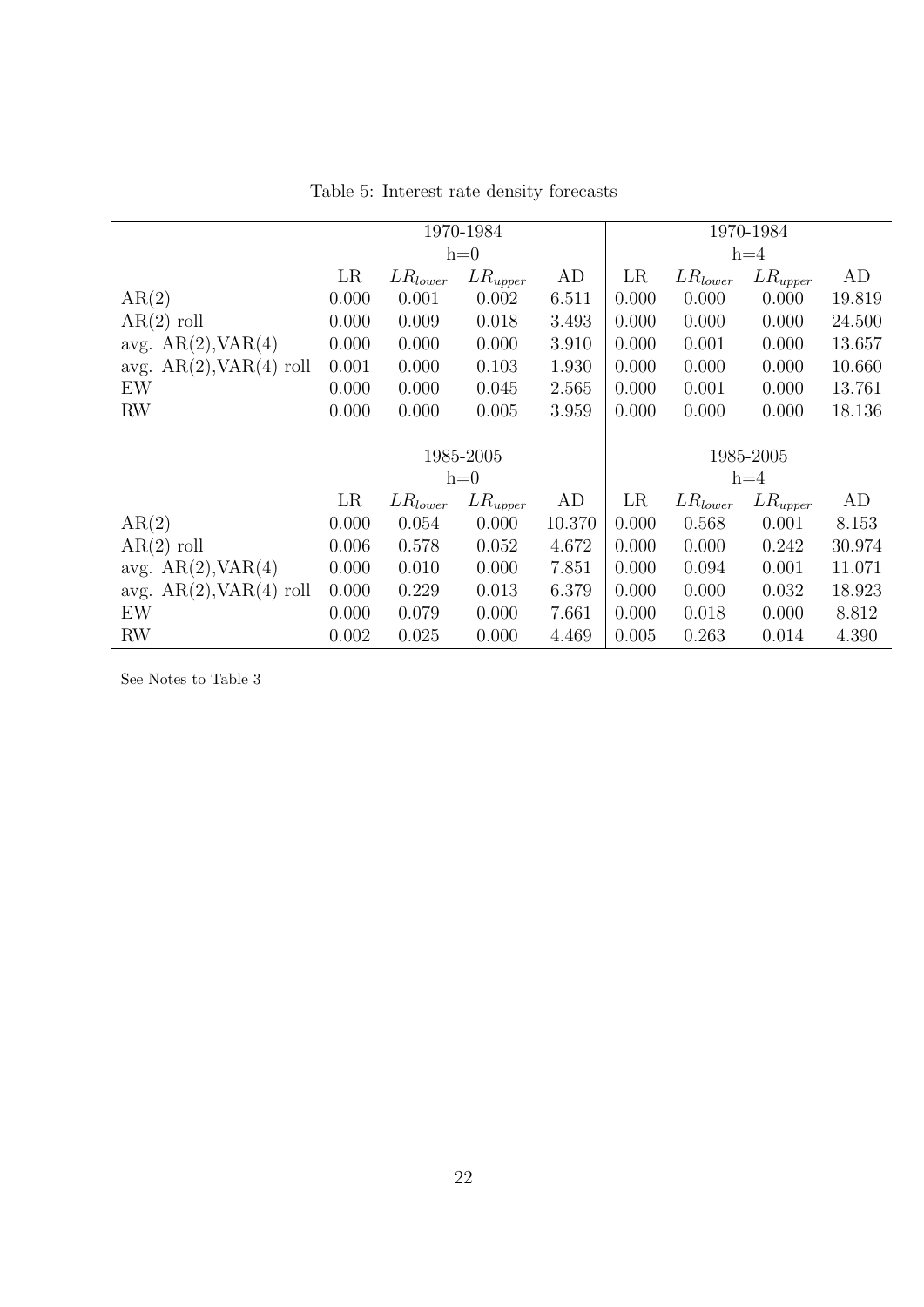# **WORKING PAPERS (ANO) FROM NORGES BANK 2004-2008**

Working Papers were previously issued as Arbeidsnotater from Norges Bank, see Norges Bank's website http://www.norges-bank.no

| 2004/1 | Tommy Sveen and Lutz Weinke                                                                                                                    |                            |
|--------|------------------------------------------------------------------------------------------------------------------------------------------------|----------------------------|
|        | Pitfalls in the Modelling of Forward-Looking Price Setting and Investment Decisions                                                            |                            |
|        |                                                                                                                                                | Research Department, 27 p  |
| 2004/2 | Olga Andreeva<br>Aggregate bankruptcy probabilities and their role in explaining banks' loan losses                                            |                            |
|        |                                                                                                                                                | Research Department, 44 p  |
| 2004/3 | Tommy Sveen and Lutz Weinke                                                                                                                    |                            |
|        | New Perspectives on Capital and Sticky Prices                                                                                                  | Research Department, 23 p  |
| 2004/4 | Gunnar Bårdsen, Jurgen Doornik and Jan Tore Klovland                                                                                           |                            |
|        | A European-type wage equation from an American-style labor market: Evidence from a panel<br>of Norwegian manufacturing industries in the 1930s | Research Department, 22 p  |
| 2004/5 | Steinar Holden and Fredrik Wulfsberg                                                                                                           |                            |
|        | Downward Nominal Wage Rigidity in Europe                                                                                                       | Research Department, 33 p  |
| 2004/6 | Randi Næs                                                                                                                                      |                            |
|        | Ownership Structure and Stock Market Liquidity                                                                                                 | Research Department, 50 p  |
| 2004/7 | Johannes A. Skjeltorp and Bernt-Arne Ødegaard                                                                                                  |                            |
|        | The ownership structure of repurchasing firms                                                                                                  | Research Department, 54 p  |
| 2004/8 | Johannes A. Skjeltorp                                                                                                                          |                            |
|        | The market impact and timing of open market share repurchases in Norway                                                                        |                            |
|        |                                                                                                                                                | Research Department, 51 p  |
| 2004/9 | Christopher Bowdler and Eilev S. Jansen                                                                                                        |                            |
|        | Testing for a time-varying price-cost markup in the Euro area inflation process                                                                | Research Department, 19 p  |
|        |                                                                                                                                                |                            |
|        | 2004/10 Eilev S. Jansen<br>Modelling inflation in the Euro Area                                                                                | Research Department, 49 p  |
|        | 2004/11 Claudia M. Buch, John C. Driscoll, and Charlotte Østergaard                                                                            |                            |
|        | Cross-Border Diversification in Bank Asset Portfolios                                                                                          | Research Department, 39 p  |
|        | 2004/12 Tommy Sveen and Lutz Weinke                                                                                                            |                            |
|        | Firm-Specific Investment, Sticky Prices, and the Taylor Principle                                                                              | Research Department, 23 p  |
|        | 2004/13 Geir Høidal Bjønnes, Dagfinn Rime and Haakon O.Aa. Solheim                                                                             |                            |
|        | Liquidity provision in the overnight foreign exchange market                                                                                   | Research Department, 33 p  |
|        | 2004/14 Steinar Holden                                                                                                                         |                            |
|        | Wage formation under low inflation                                                                                                             | Research Department, 25 p  |
|        | 2004/15 Roger Hammersland                                                                                                                      |                            |
|        | Large $T$ and small N: A three-step approach to the identification of cointegrating relationships                                              |                            |
|        | in time series models with a small cross-sectional dimension                                                                                   | Research Department, 66 p  |
|        | 2004/16 Q. Farooq Akram                                                                                                                        |                            |
|        | Oil wealth and real exchange rates: The FEER for Norway                                                                                        | Research Department, 31 p  |
|        | 2004/17 Q. Farooq Akram                                                                                                                        |                            |
|        | En effisient handlingsregel for bruk av petroleumsinntekter                                                                                    | Forskningsavdelingen, 40 s |
|        | 2004/18 Egil Matsen, Tommy Sveen and Ragnar Torvik                                                                                             |                            |
|        | Savers, Spenders and Fiscal Policy in a Small Open Economy                                                                                     | Research Department, 31 p  |
|        | 2004/19 Roger Hammersland                                                                                                                      |                            |
|        | The degree of independence in European goods markets: An I(2) analysis of German and                                                           |                            |
|        | Norwegian trade data                                                                                                                           | Research Department, 45 p  |
|        | 2004/20 Roger Hammersland                                                                                                                      |                            |
|        | Who was in the driving seat in Europe during the nineties, International financial markets or<br>the BUBA?                                     | Research Department, 35 p  |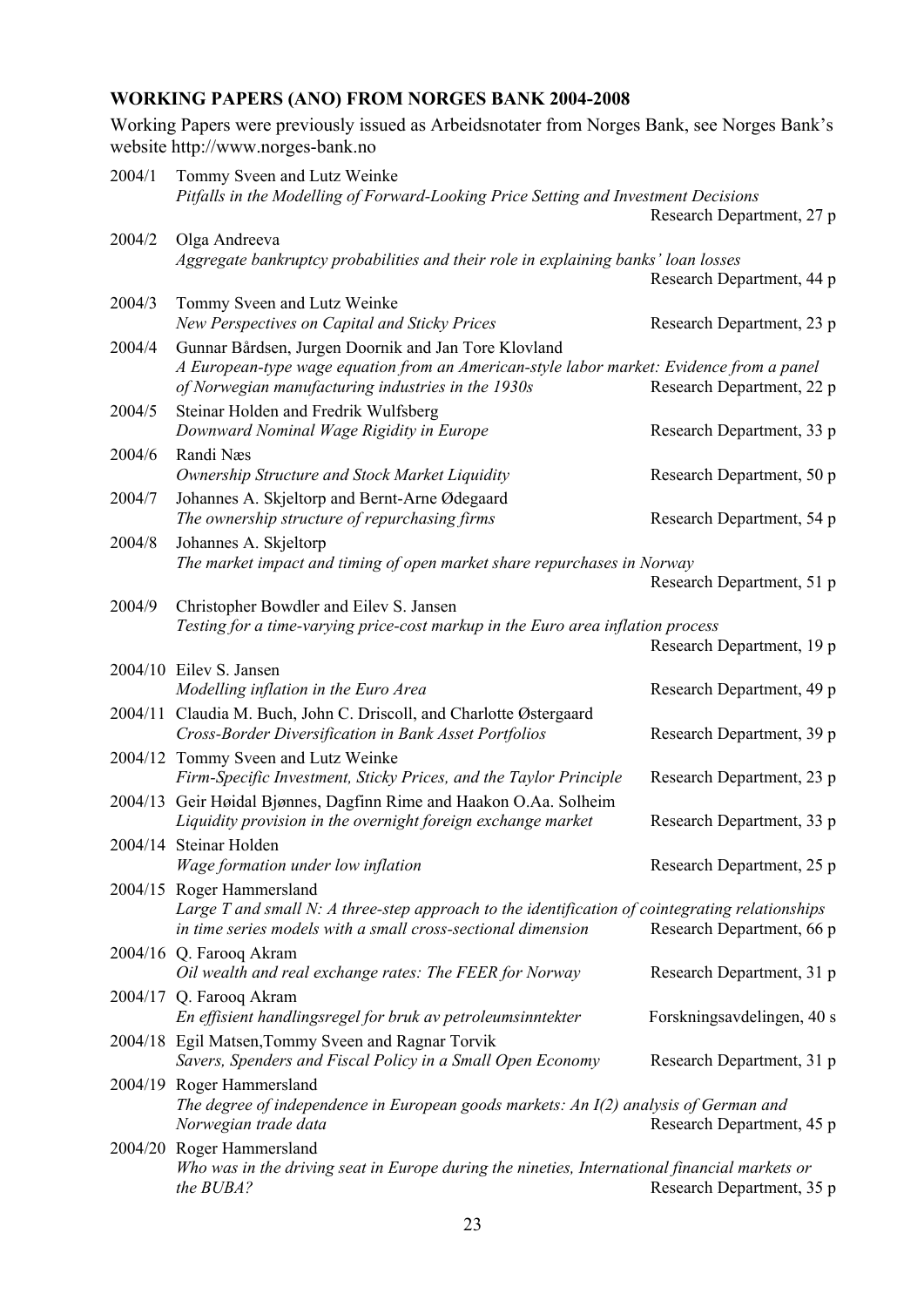|         | 2004/21 Øyvind Eitrheim and Solveig K. Erlandsen<br>House prices in Norway 1819-1989                                                          | Research Department, 35 p          |
|---------|-----------------------------------------------------------------------------------------------------------------------------------------------|------------------------------------|
| 2004/22 | Solveig Erlandsen and Ragnar Nymoen<br>Consumption and population age structure                                                               | Research Department, 22 p          |
| 2005/1  | Q. Farooq Akram<br>Efficient consumption of revenues from natural resources $-$<br>An application to Norwegian petroleum revenues             | Research Department, 33 p          |
| 2005/2  | Q. Farooq Akram, Øyvind Eitrheim and Lucio Sarno<br>Non-linear dynamics in output, real exchange rates and real money balances: Norway, 1830- |                                    |
| 2005/3  | 2003<br>Carl Andreas Claussen and Øistein Røisland                                                                                            | Research Department, 53 p          |
|         | Collective economic decisions and the discursive dilemma                                                                                      | Monetary Policy Department, 21 p   |
| 2005/4  | Øistein Røisland<br>Inflation inertia and the optimal hybrid inflation/price level target                                                     | Monetary Policy Department, 8 p    |
| 2005/5  | Ragna Alstadheim                                                                                                                              |                                    |
|         | Is the price level in Norway determined by fiscal policy?                                                                                     | Research Department, 21 p          |
| 2005/6  | Tommy Sveen and Lutz Weinke<br>Is lumpy investment really irrelevant for the business cycle?                                                  | Research Department, 26 p          |
| 2005/7  | Bjørn-Roger Wilhelmsen and Andrea Zaghini                                                                                                     |                                    |
|         | Monetary policy predictability in the euro area: An international comparison                                                                  | Economics Department, 28 p         |
| 2005/8  | Moshe Kim, Eirik Gaard Kristiansen and Bent Vale                                                                                              |                                    |
|         | What determines banks' market power? Akerlof versus Herfindahl                                                                                | Research Department, 38 p          |
| 2005/9  | Q. Farooq Akram, Gunnar Bårdsen and Øyvind Eitrheim                                                                                           |                                    |
|         | Monetary policy and asset prices: To respond or not?                                                                                          | Research Department, 28 p          |
|         | 2005/10 Eirik Gard Kristiansen                                                                                                                |                                    |
|         | Strategic bank monitoring and firms' debt structure<br>2005/11 Hilde C. Bjørnland                                                             | Research Department, 35 p          |
|         | Monetary policy and the illusionary exchange rate puzzle                                                                                      | Research Department, 30 p          |
|         | 2005/12 Q. Farooq Akram, Dagfinn Rime and Lucio Sarno                                                                                         |                                    |
|         | Arbitrage in the foreign exchange market: Turning on the microscope                                                                           |                                    |
|         |                                                                                                                                               | Research Department, 43 p          |
|         | 2005/13 Geir H. Bjønnes, Steinar Holden, Dagfinn Rime and Haakon O.Aa. Solheim                                                                |                                    |
|         | "Large" vs. "small" players: A closer look at the dynamics of speculative attacks                                                             |                                    |
|         |                                                                                                                                               | Research Department, 31 p          |
| 2005/14 | Julien Garnier and Bjørn-Roger Wilhelmsen                                                                                                     |                                    |
|         | The natural real interest rate and the output gap in the euro area: A joint estimation                                                        |                                    |
|         |                                                                                                                                               | Economics Department, 27 p         |
|         | 2005/15 Egil Matsen                                                                                                                           |                                    |
|         | Portfolio choice when managers control returns                                                                                                | Research Department, 31 p          |
|         | 2005/16 Hilde C. Bjørnland                                                                                                                    |                                    |
|         | Monetary policy and exchange rate interactions in a small open economy                                                                        | Research Department, 28 p          |
| 2006/1  | Gunnar Bårdsen, Kjersti-Gro Lindquist and Dimitrios P. Tsomocos                                                                               |                                    |
|         | Evaluation of macroeconomic models for financial stability analysis                                                                           |                                    |
|         |                                                                                                                                               | Financial Markets Department, 45 p |
| 2006/2  | Hilde C. Bjørnland, Leif Brubakk and Anne Sofie Jore                                                                                          |                                    |
|         | 24                                                                                                                                            |                                    |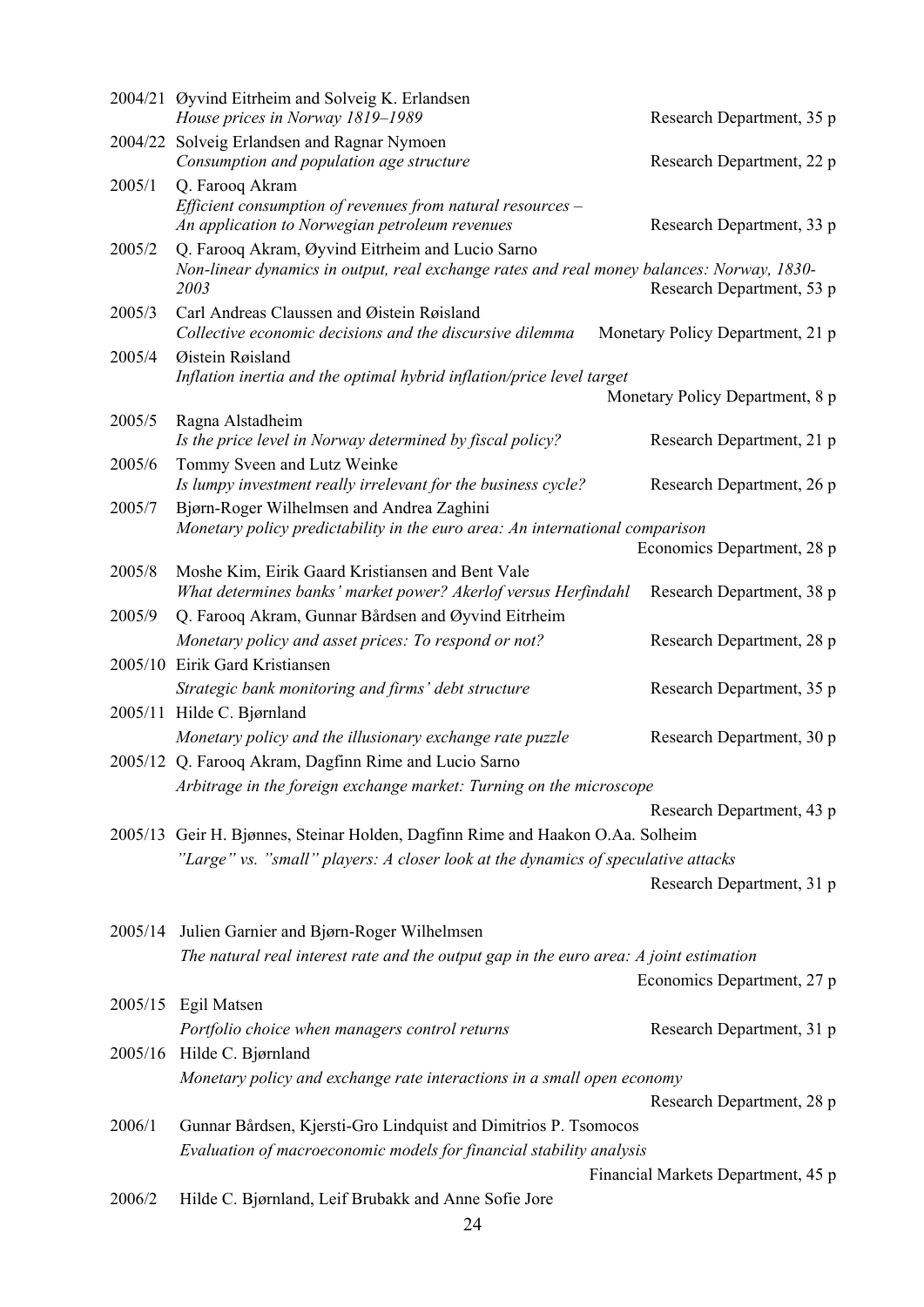|         | Forecasting inflation with an uncertain output gap                                       | Economics Department, 37 p        |
|---------|------------------------------------------------------------------------------------------|-----------------------------------|
| 2006/3  | Ragna Alstadheim and Dale Henderson                                                      |                                   |
|         | Price-level determinacy, lower bounds on the nominal interest rate, and liquidity traps  |                                   |
|         |                                                                                          | Research Department, 34 p         |
| 2006/4  | Tommy Sveen and Lutz Weinke                                                              |                                   |
|         | Firm-specific capital and welfare                                                        | Research Department, 34 p         |
| 2006/5  | Jan F. Qvigstad                                                                          |                                   |
|         | When does an interest rate path "look good"? Criteria for an appropriate future          |                                   |
|         | interest rate path                                                                       | Norges Bank Monetary Policy, 20 p |
| 2006/6  | Tommy Sveen and Lutz Weinke                                                              |                                   |
|         | Firm-specific capital, nominal rigidities, and the Taylor principle                      | Research Department, 23 p         |
| 2006/7  | Q. Farooq Akram and Øyvind Eitrheim                                                      |                                   |
|         | Flexible inflation targeting and financial stability: Is it enough to stabilise          |                                   |
|         | inflation and output?                                                                    | Research Department, 27 p         |
| 2006/8  | Q. Farooq Akram, Gunnar Bårdsen and Kjersti-Gro Lindquist                                |                                   |
|         | Pursuing financial stability under an inflation-targeting regime                         | Research Department, 29 p         |
| 2006/9  | Yuliya Demyanyk, Charlotte Ostergaard and Bent E. Sørensen                               |                                   |
|         | U.S. banking deregulation, small businesses, and interstate insurance of personal income |                                   |
|         |                                                                                          | Research Department, 57 p         |
| 2006/10 | Q. Farooq Akram, Yakov Ben-Haim and Øyvind Eitrheim                                      |                                   |
|         | Managing uncertainty through robust-satisficing monetary policy                          | Research Department, 33 p         |
| 2006/11 | Gisle James Natvik:                                                                      |                                   |
|         | Government spending and the Taylor pinciple                                              | Research Department, 41 p         |
| 2006/12 | Kjell Bjørn Nordal:                                                                      |                                   |
|         | Banks' optimal implementation strategies for a risk sensitive regulatory                 |                                   |
|         | capital rule: a real options and signalling approach                                     | Research Department, 36 p         |
| 2006/13 | Q. Farooq Akram and Ragnar Nymoen                                                        |                                   |
|         | Model selection for monetary policy analysis - importance of empirical validity          |                                   |
|         |                                                                                          | Research Department, 37 p         |
| 2007/1  | Steinar Holden and Fredrik Wulfsberg                                                     |                                   |
|         | Are real wages rigid downwards?                                                          | Research Department, 44 p         |
| 2007/2  | Dagfinn Rime, Lucio Sarno and Elvira Sojli                                               |                                   |
|         | Exchange rate forecasting, order flow and macroeconomic information                      |                                   |
|         |                                                                                          | Research Department, 43 p         |
| 2007/3  | Lorán Chollete, Randi Næs and Johannes A. Skjeltorp                                      |                                   |
|         | What captures liquidity risk? A comparison of trade and order based liquidity factors    |                                   |
|         |                                                                                          | Research Department, 45 p         |
| 2007/4  | Moshe Kim, Eirik Gaard Kristiansen and Bent Vale                                         |                                   |
|         | Life-cycle patterns of interest rate markups in small firm finance                       | Research Department, 42 p         |
| 2007/5  | Francesco Furlanetto and Martin Seneca                                                   |                                   |
|         | Rule-of-thumb consumers, productivity and hours                                          | Research Department, 41 p         |
| 2007/6  | Yakov Ben-Haim, Q. Farooq Akram and Øyvind Eitrheim                                      |                                   |
|         | Monetary policy under uncertainty: Min-max vs robust-satisficing strategies              |                                   |
|         |                                                                                          | Research Department, 28 p         |
| 2007/7  | Carl Andreas Claussen and Øistein Røisland                                               |                                   |
|         | Aggregating judgments on dependent variables: an (im)possibility result                  |                                   |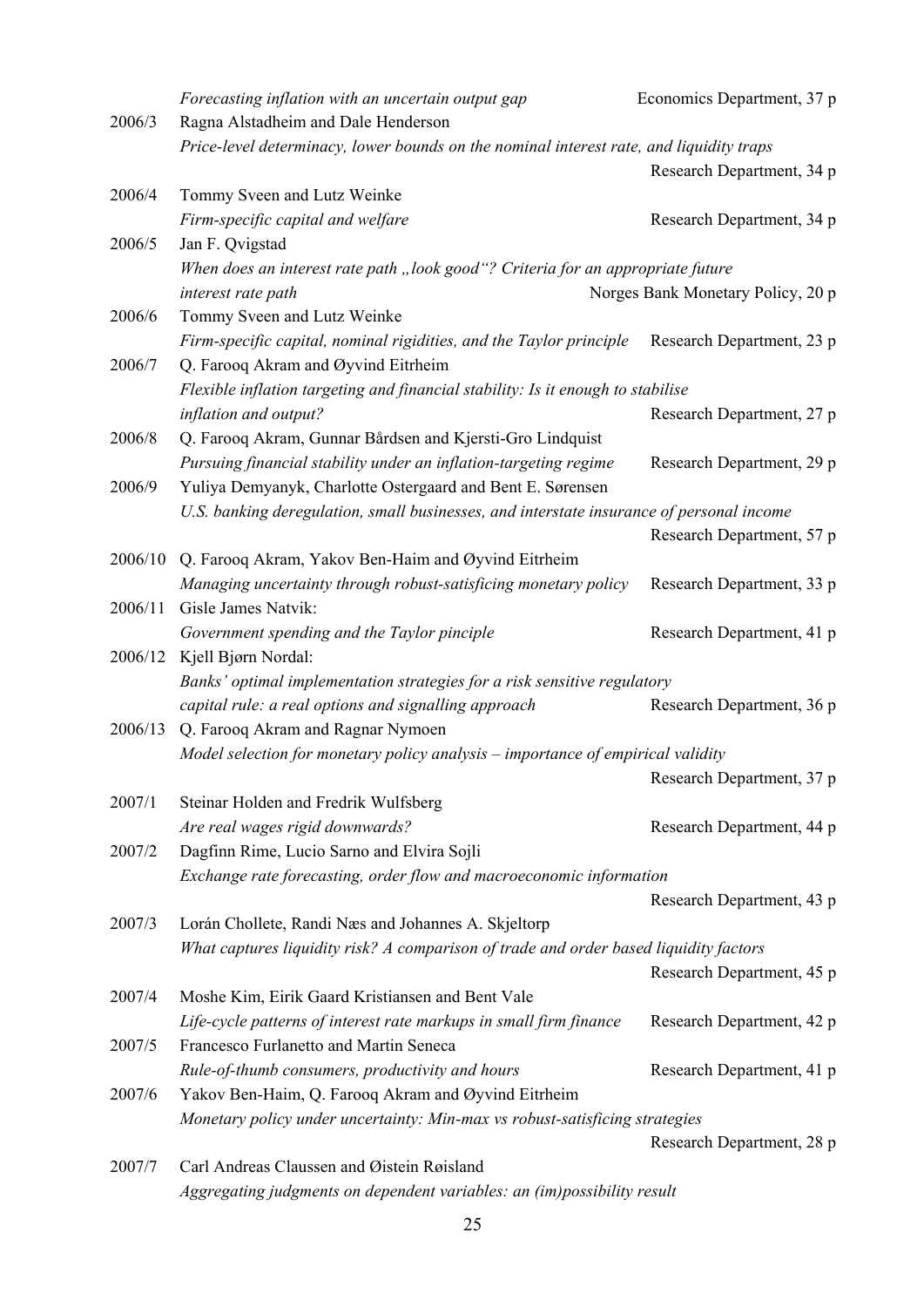|         |                                                                              | Research Department, 17 p  |
|---------|------------------------------------------------------------------------------|----------------------------|
| 2007/8  | Randi Næs, Johannes Skjeltorp og Bernt Arne Ødegaard                         |                            |
|         | Hvilke faktorer driver kursutviklingen på Oslo Børs?                         | Forskningsavdelingen, 68 s |
| 2007/9  | Knut Are Astveit and Tørres G. Trovik                                        |                            |
|         | Nowcasting Norwegian GDP: The role of asset prices in a small open economy   |                            |
|         |                                                                              | Research Department, 29 p  |
| 2007/10 | Hilde C. Bjørnland, Kai Leitemo and Junior Maih                              |                            |
|         | Estimating the natural rates in a simple new Keynesian framework             |                            |
|         |                                                                              | Economics Department, 33 p |
| 2007/11 | Randi Næs and Bernt Arne Ødegaard                                            |                            |
|         | Liquidity and asset pricing: Evidence on the role of investor holding period |                            |
|         |                                                                              | Research Department, 31 p  |
| 2007/12 | Ida Wolden Bache                                                             |                            |
|         | Assessing estimates of the exchange rate pass-through                        | Research Department, 60 p  |
|         | 2007/13 Q. Farooq Akram                                                      |                            |
|         | What horizon for targeting inflation?                                        | Research Department, 45 p  |
| 2007/14 | Q. Farooq Akram, Yakov Ben-Haim and Øyvind Eitrheim                          |                            |
|         | Robust-satisficing monetary policy under parameter uncertainty               | Research Depatrment, 33 p  |
| 2007/15 | Ida Wolden Bache and Bjørn E. Naug                                           |                            |
|         | Estimating New Keynesian import price models                                 | Research Department, 40 p  |
| 2008/1  | Anne Sofie Jore, James Mitchell and Shaun P. Vahey                           |                            |
|         | Combining forecast densities from VARs with uncertain instabilities          |                            |
|         |                                                                              | Economics Department, 26 p |